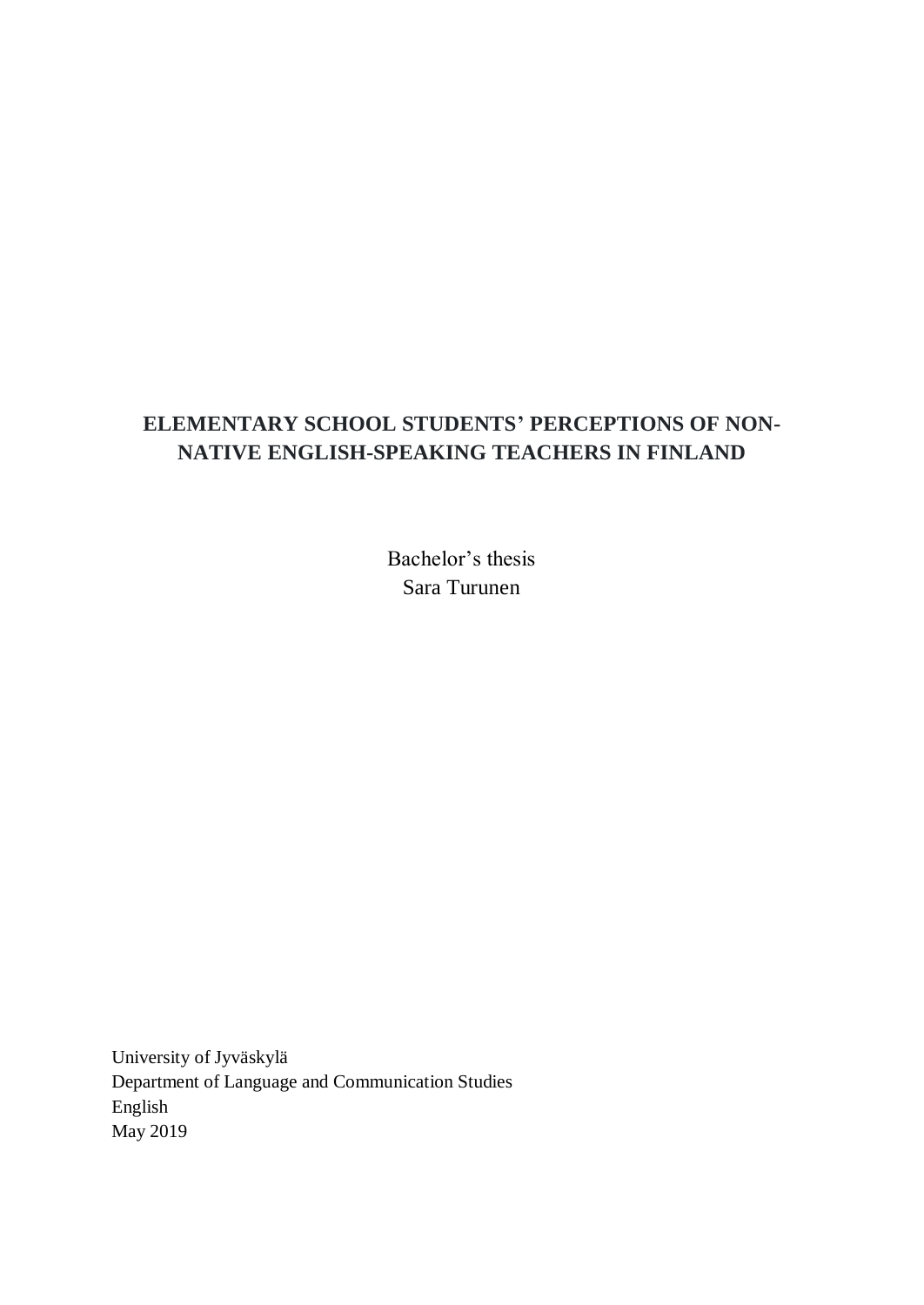# **JYVÄSKYLÄN YLIOPISTO**

| $\vert$ Tiedekunta – Faculty                                                                                | $Laitos - Department$               |  |  |  |
|-------------------------------------------------------------------------------------------------------------|-------------------------------------|--|--|--|
| Humanistis-yhteiskuntatieteellinen tiedekunta                                                               | Kieli- ja viestintätieteiden laitos |  |  |  |
| $\ $ Tekijä – Author<br>l Sara Turunen                                                                      |                                     |  |  |  |
| $\ $ Työn nimi – Title<br>Elementary School Students' Perceptions of Non-Native English Teachers in Finland |                                     |  |  |  |
| $\Diamond$ Oppiaine – Subject                                                                               | Työn laji – Level                   |  |  |  |
| englannin kieli                                                                                             | Kandidaatin tutkielma               |  |  |  |
| $Aika - Month$ and year                                                                                     | Sivumäärä – Number of pages         |  |  |  |
| Toukokuu 2019                                                                                               | $20 + 2$ liitettä                   |  |  |  |
| $\ $ Tiivistelmä – Abstract                                                                                 |                                     |  |  |  |

Englanti on maailmanlaajuinen kieli, ja kielen syntyperäisiä puhujia on nykyään vähemmän kuin einatiiveja kielen puhujia. Englannin kielen opetuksessa ei-natiiveja opettajia on aiemmin arvostettu vähemmän heidän väitetysti huonompien kielellisten taitojen vuoksi. Aihetta on tutkittu maailmalla paljon oppilaiden näkökulmasta. Aiemmat tutkimukset ovat esittäneet paljon erilaisia tuloksia riippuen tutkittujen oppilaiden kulttuurista, iästä ja kielellisistä taidoista.

Tämä tutkielma tarkastelee suomalaisten alakoululaisten näkemyksiä natiivien ja ei-natiivien opettajien aksenteista opetuksessa. Tämän lisäksi tutkimuksessa tarkastellaan oppilaiden mielipiteitä ei-natiiveista kieltenopettajista. Tutkimuksen aineisto kerättiin kyselylomakkeella keskisuomalaisesta alakoulusta. Kyselyyn osallistui 20 viidennen luokan oppilasta. Vastauksista 18 olivat oikein täytettyjä, ja niitä käytettiin tulosten analysointiin. Analyysi toteutettiin sekä laadullisin, että määrällisin keinoin.

Tulokset osoittivat, että vaikka oppilaiden mieltymykset vaihtelivat natiivi- ja ei-natiiviaksenttien välillä, kukaan oppilaista ei ilmaissut negatiivisia mielipiteitä ei-natiiveja englannin opettajia kohtaan. Analyysissa kävi ilmi myös, että suurimmalle osalle oppilaista ei ollut väliä, onko heidän opettajansa natiivi vai ei-natiivi englannin kielen puhuja. Oppilaiden vähemmistö, joka ilmaisi mieltymystä toista opettajaryhmää kohtaan, totesi suurimmaksi osaksi haluavansa mieluummin suomalaisen ei-natiivin kuin natiivin opettajan.

Tämän tutkimuksen tulokset eroavat aiempien tutkimusten tuloksista, jotka ovat osoittaneet suurimmaksi osaksi oppilaiden mieltymystä natiiveja englannin opettajia kohtaan. On mahdollista, että kyseiset tulokset ovat Suomessa erilaisia, sillä täällä ei-natiivit englannin kielen opettajat ovat enemmistönä toisin kuin muissa maissa. Näiden seikkojen vuoksi tutkimus toimii hyvänä pohjana laajemmalle jatkotutkimukselle aiheesta.

Asiasanat – Keywords SLA, Non-native speakers, English, Attitudinal research, Finland, Questionnaire

Säilytyspaikka – Depository JYX

Muita tietoja – Additional information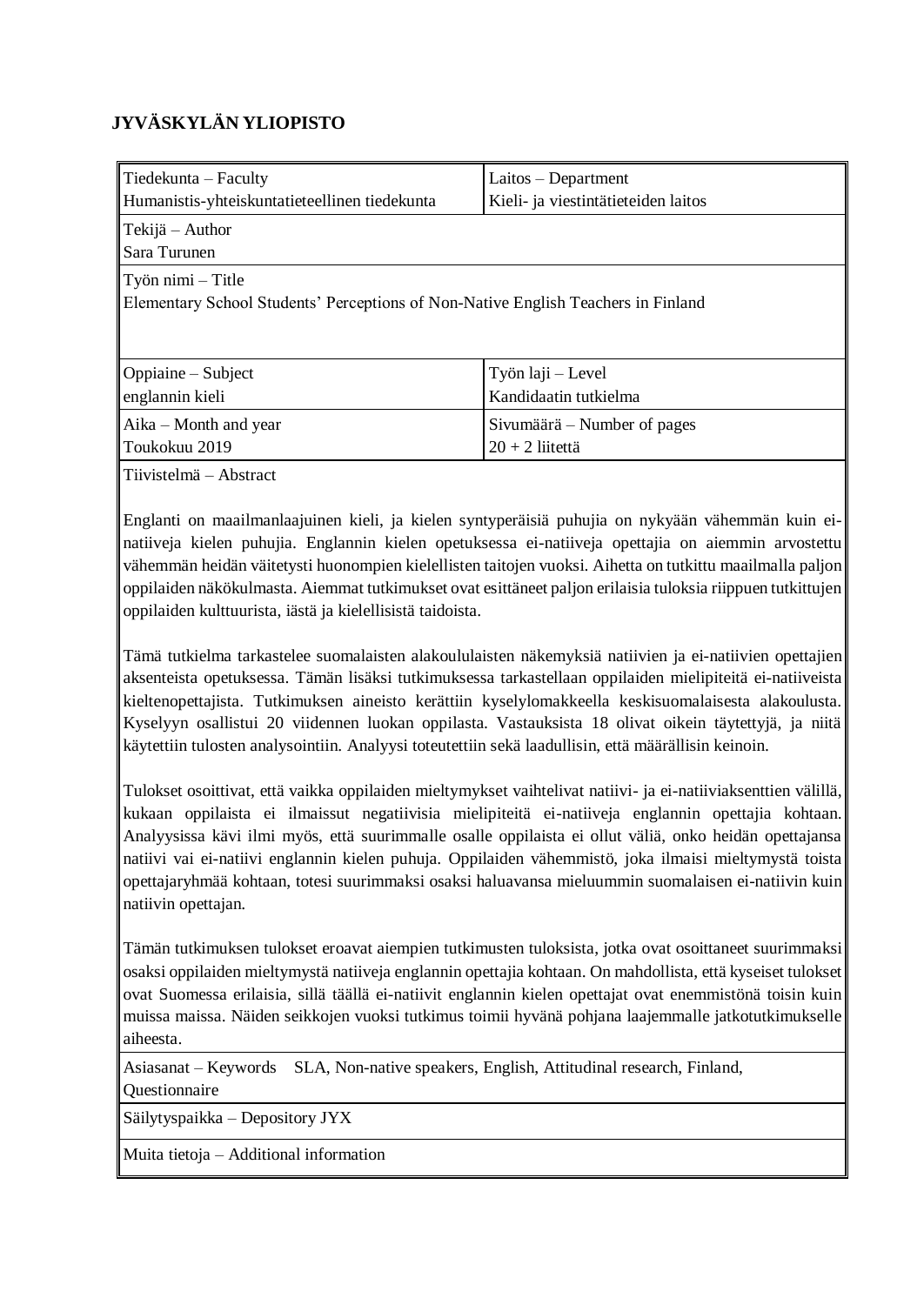# TABLE OF CONTENTS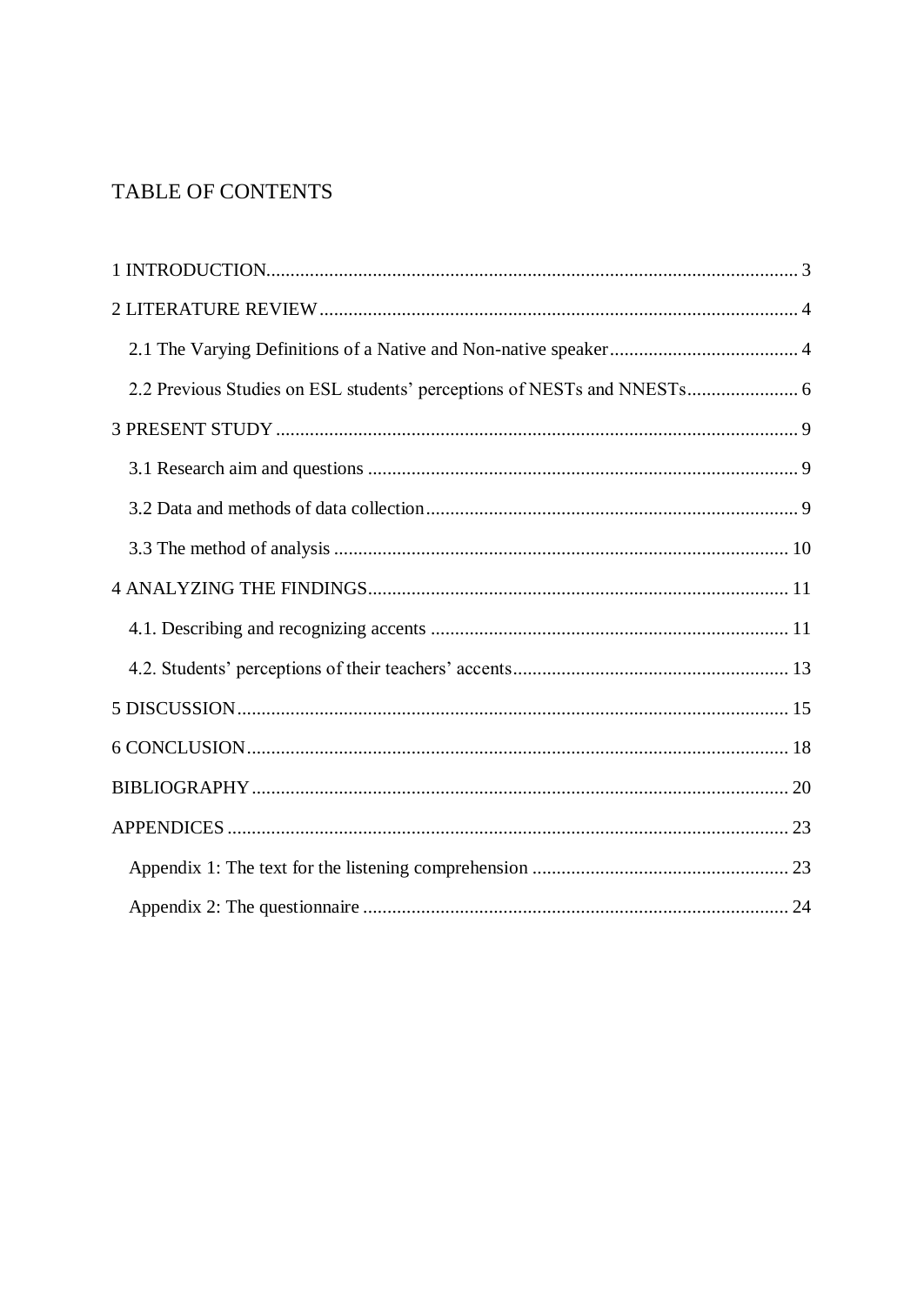## <span id="page-3-0"></span>1 INTRODUCTION

Over the past few decades, English has become a lingua franca of the modern world and there are over a billion English speakers globally (Crystal 2012:6). Being the language of multicultural communication, English is an essential skill for each individual and good English education is in high demand (Mazumder 2017). The competition between educational facilities and countries to have the best English education has generated a global debate between native English-speaking teachers (NEST) and non-native English-speaking teachers (NNEST) over the superiority of the former over the latter. Traditionally, it has been argued that NESTs cultural and linguistic advantage would make them more qualified English teachers than NNESTs (Medgyes 1992). This debate has formed a new research field that focuses on studying English as a Second Language (ESL) students' attitudes toward their English teachers' accents (Medgyes 1992). The studies carried out around the world suggest that the students' attitudes are dependent on their age, cultural background, and their English skills (Bolton 2008).

Finland is one of the top countries when it comes to English language proficiency (EF EPI 2018) and the majority of English teachers in Finland are non-native English speakers (Vesterinen 2016: 4). While there is some research in Finland on this topic, the studies concern only adult students of English (Graham 2013; Vesterinen 2016). The purpose of the current study is to examine the perceptions that Finnish elementary school students have of native and non-native accents and their own English teachers' accents. First, it examines whether elementary students recognize different native and non-native English accents. Second, it discusses whether students pay attention to their English teachers' accents and what kind of perceptions they have of them. The data was collected with a questionnaire and a listening comprehension. The present study will thus broaden the research field by examining the attitudes of young Finnish ESL students and offers suggestions for more future studies.

The thesis will begin with reviewing the central concepts and previous studies that have been done about the topic. This is followed by presenting the data and the methods used in this study. After this, the results will be analyzed and discussed in detail. The final chapter will conclude the study by summarizing and reviewing its results. The abbreviations NEST (native Englishspeaking teacher), NNEST (non-native English-speaking teacher), ESL (English as a second language) and L2 (second language) will be used throughout the study.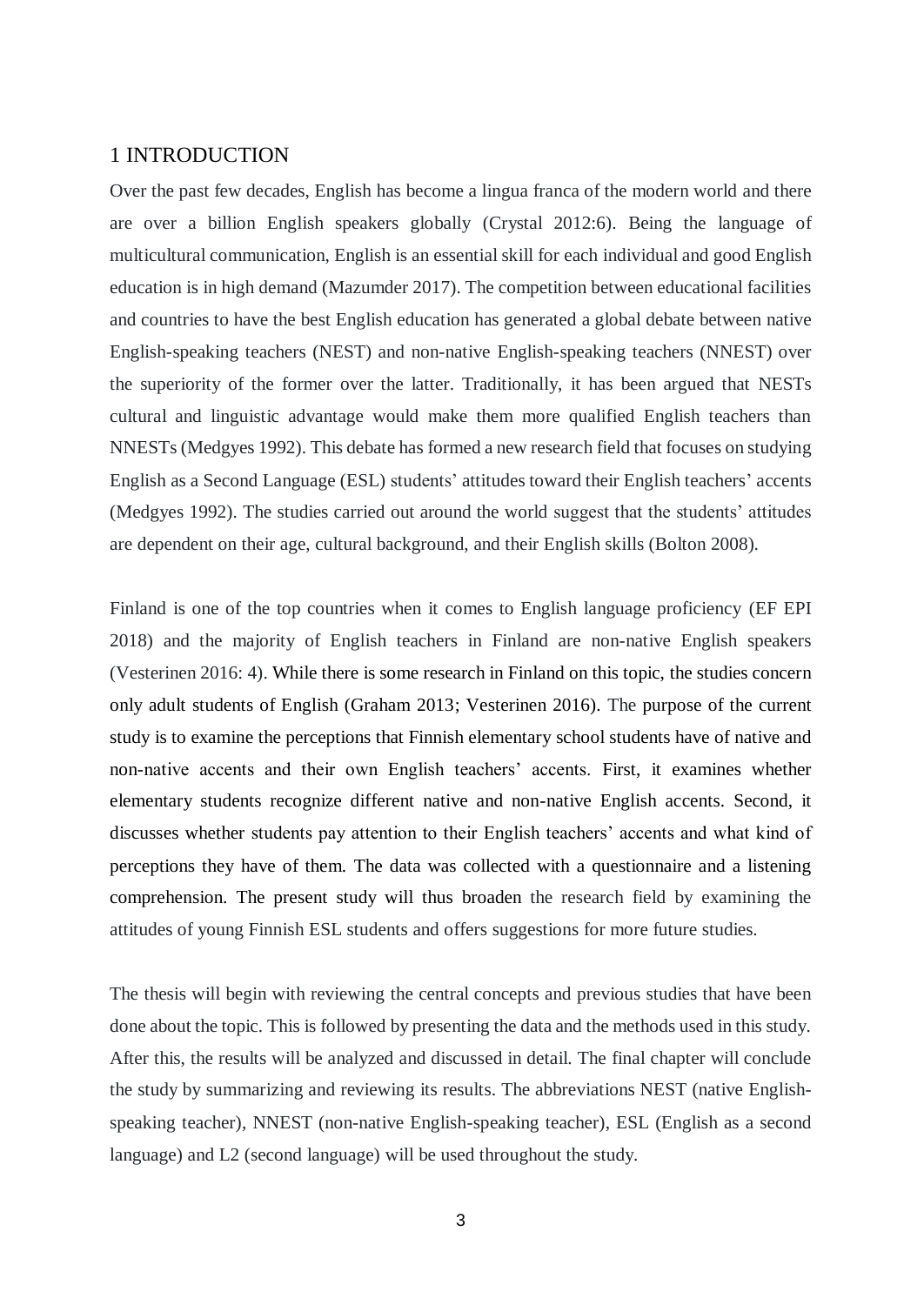## <span id="page-4-0"></span>2 LITERATURE REVIEW

The current chapter discusses the theoretical background of this study by looking into the main concepts and research regarding the field. The chapter is divided into two sections. The first section discusses the concepts of a native and non-native English speaker and the debate that has arisen between the two. The second section presents the previous studies that have been done regarding ESL students' attitudes toward their native and non-native English teachers.

#### <span id="page-4-1"></span>**2.1 The Varying Definitions of a Native and Non-native speaker**

The definition of a native speaker is inconclusive, and particularly in linguistics, researchers' views diverge recognizably. Moussu (2002) reasons this by stating that nativeness is a debatable concept since there does not exist a perfect variety of English. Kramsch (1997) discusses in her column that previously nativeness has been viewed as being a privilege acquired by birth. This view has formed a clear and distinctive quality between a native and a non-native speaker (Kramsch 1997). Therefore, she claims that alternatively nativeness should be seen from a perspective in which "native speakers are *made* rather than born" (Kramsch 1997, emphasis added). In addition to these views, Noam Chomsky (1985 as cited by Paikeday 1985:59) argues that there is no native speaker since there is no certain skill set that defines one as a native speaker. These presented arguments view nativeness as an abstract concept of which definition depends on culture, society, and the current period of time. However, being native is still oftentimes distinguished from non-nativeness.

The concept of a non-native has been widely regarded as a vague term to describe second language (L2) users of English. Paikeday was one of the first researchers to study the matter of non-nativeness as a variable term in his book "The Native Speaker is Dead!" (1985). His study viewed nativeness as merely a product of linguistics' own imagination. It was suggested that the term "proficient user" would be more suitable to describe a competent language user since it would highlight the level of skill one has in the language (Paikeday 1985: 87). The study has provoked more discussion in the field and in a more current study, Cakir (2013) further discussed the definition of a non-native speaker. He stated that non-native speakers have fluctuation from professional English education to mere oral competence in English. For example, a non-native speaker could have learned the language as a child or an adult, and they might have studied English up to an academic degree or learned it by moving to an Englishspeaking country (Cakir 2013). Another study that supports the previously presented claims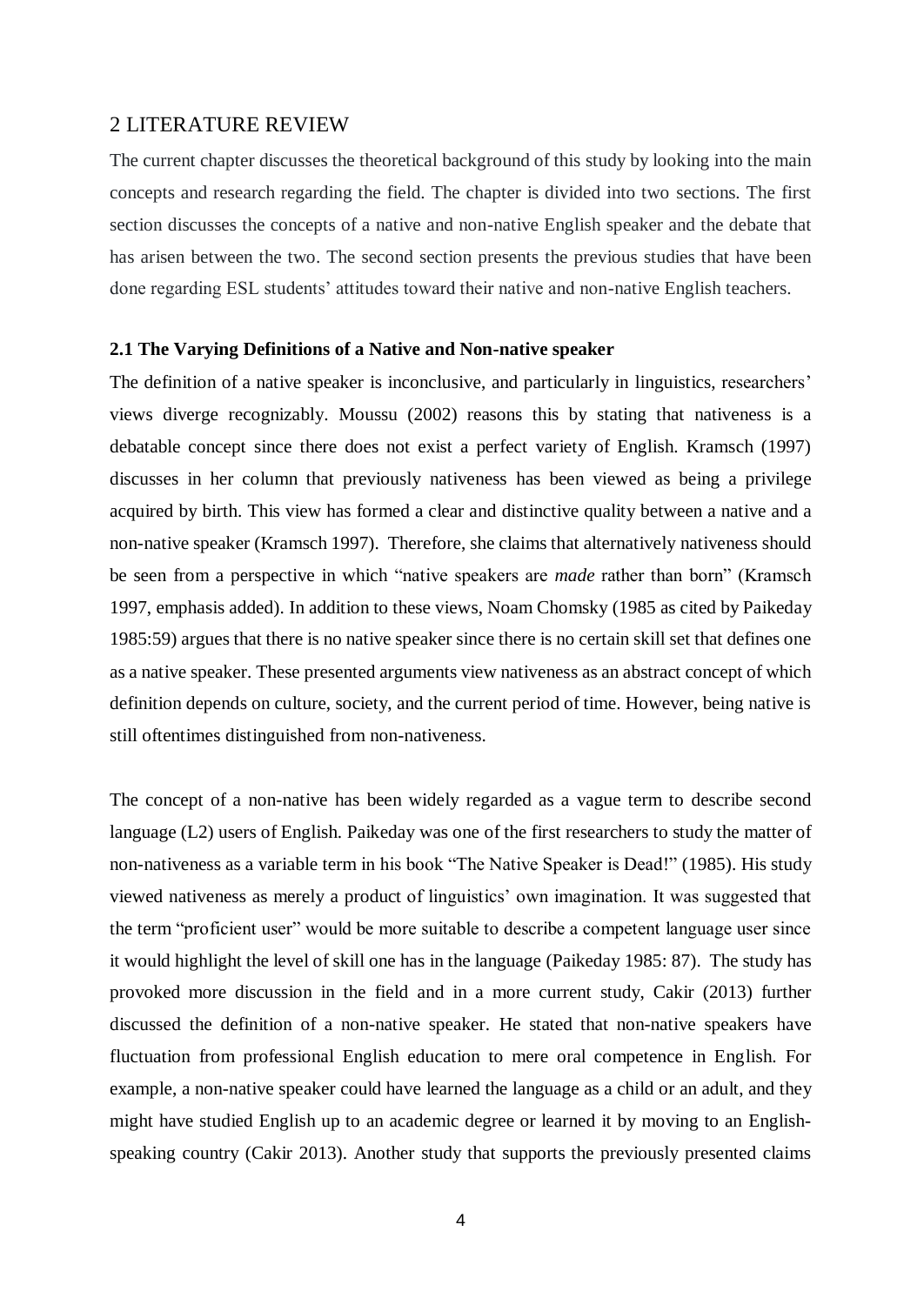was done by Piller in 2002. Her study regarding highly proficient non-native speakers' linguistic identities showed that a highly proficient non-native speaker can pass as a native speaker (Piller 2002). It also highlights that the concept of a non-native speaker is vague. This fluctuation can also be seen in the pedagogical setting since different countries and schools have different demands for a non-native language teacher to be professionally suitable (Bolton 2008). For example, English teachers in Finland require a university education in order to become a teacher (Asetus opetustoimen henkilöstön kelpoisuusvaatimuksista Luku 3, §5). This might narrow the differences in English language proficiency between Finnish English teachers, but professional training does not require acquiring native-like oral skills.

The debated distinction between a native and a non-native speaker has provoked further question that whether or not NESTs and NNESTs professional competencies match (Medgyes 1992). Such competencies include e.g. confidence in speaking, the cultural connection to the language, and native-like expressions and vocabulary (Medgyes 1992). Medgyes (1992) was one of the pioneers concerning the debate between NESTs and NNESTs. He concluded in his study that NESTs and NNESTs both possess pedagogical and personal qualities that the other does not have. In addition, he stated that in second language acquisition it can be debated on both sides that one group would be more qualified than the other one (Medgyes 1992). As an example of this, Medgyes (1992) has stated that a non-native speaker will never be able to be on the same level of language proficiency with a native speaker. Regardless, non-native speakers having the position of being ESL learners themselves gives them a pedagogical advantage (Medgyes 1992). This advantage concerns connection to their native language and the methods of L2 learning (Florence Ma 2012).

In the discussion of labeling ESL teachers as NESTs and NNESTs, it is important to acknowledge that language users' identities are constructed mainly through social recognition and interaction with other speakers (Park 2007). These social factors are important in shaping perceptions of oneself and others (Bucholtz & Hall 2005). A major part of making assumptions through interaction is how the speaker's accent is perceived (Foon 1986). In social interaction, judgments regarding one's accent are made regardless of whether non-nativeness and nativeness are distinguished in the theoretical setting or not (Moussu & Llurda 2008). In their study of NNESTs, Moussu and Llurda (2008) discuss that through labeling language users as native and non-native, NNES' language identities are shaped to fit the stereotypical assumption of giving more value to NES's identities. Therefore, connecting one's accent to their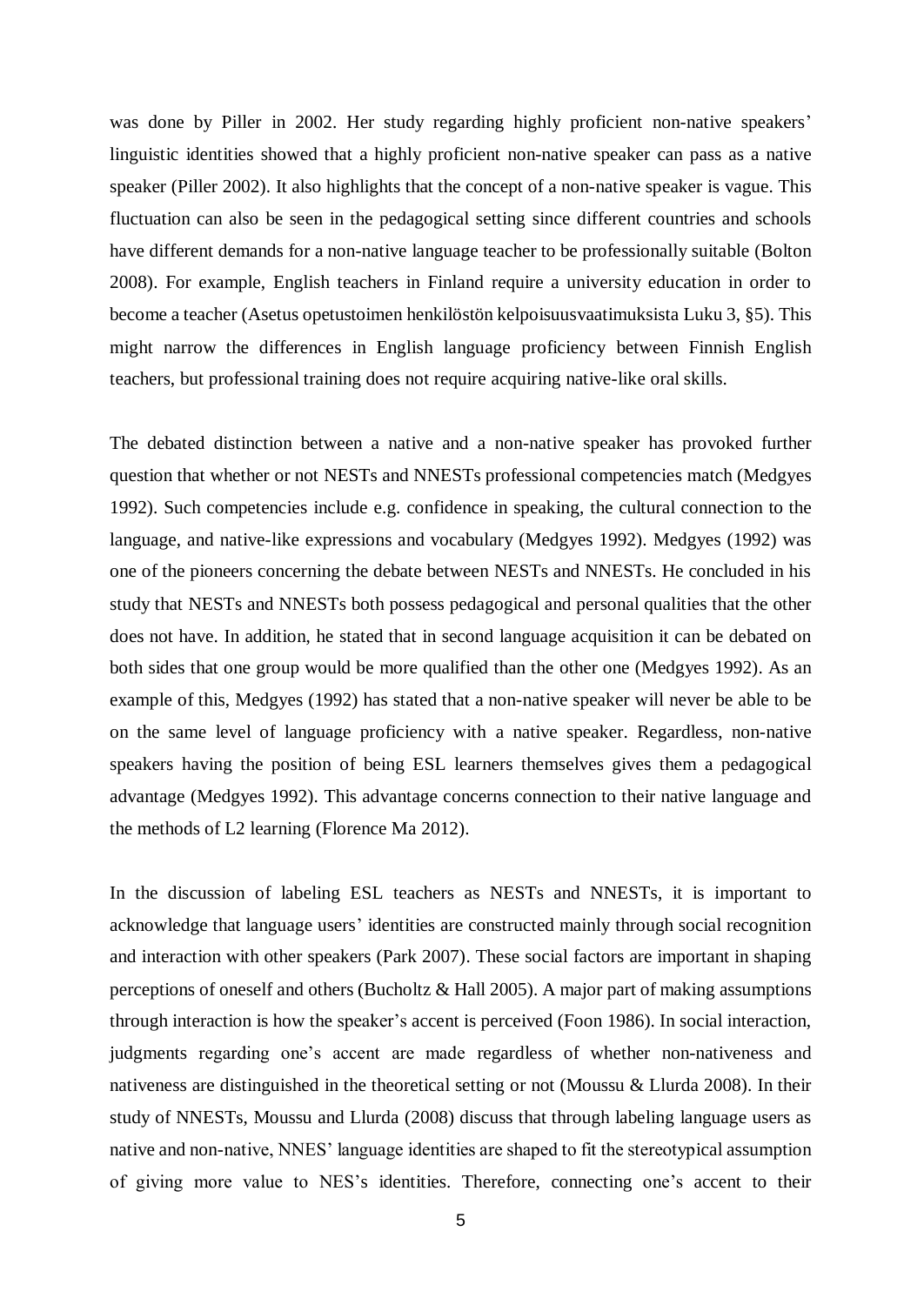proficiency to work as an English teacher creates the issue of labeling non-native speakers as less-proficient teachers (Moussu & Llurda 2008). Claiming that non-nativeness is a limitation for a person could possibly affect the teachers' self-image as a speaker and a language teacher (Reves & Medgyes 1994).

The discussion regarding the professional competence of native English-speaking teachers (NESTs) over non-native English-speaking teachers (NNESTs) is yet to reach a conclusion. The opinions are still separated due to three reasons. Firstly, not being able to form a consensus on the definitions of a native and non-native speaker. Secondly, different views on non-native speakers' language proficiency, and finally the varying objectives that education facilities, students, and their parents have (Medgyes 1992). The importance of English in today's world and the rising number of non-native English speakers creates competition between teachers (Buckingham 2014). Many educational facilities tend to use native speakers as their advantage of marketing NESTs as the "guaranteed" proficient English teachers (Santana-Williamson & Kelch 2002). Due to the debate, a field of research has arisen to examine the perceptions that students have of their native and non-native teachers and to attempt to form an agreement on the issue whether it is possible or not.

### <span id="page-6-0"></span>**2.2 Previous Studies on ESL students' perceptions of NESTs and NNESTs**

Previous research on ESL students' perceptions of native and non-native English teachers has found the results to be scattered. The findings differ depending on students' age, nationality, and level of English skills. This chapter begins by considering studies carried out around the world followed by research done on a national scale in Finland.

The first study was conducted by Yoko Goto Butler (2007) in South Korea. The study examined the perceptions of elementary school students toward NESTs and NNESTs (Butler 2007). The participants were approximately 12-year-old elementary students. They listened to North American and Korean-accented recordings after which they filled in a listening comprehension test and a questionnaire regarding their attitudes toward the recordings. The results found a preference for the North American-accented teacher (Butler 2007). The positive attitudes that the students expressed toward the American pronunciation suggest that the students would prefer a teacher who is a native speaker of English. However, according to the results of the listening comprehension, there was no difference between students' succession rate in the test with different accents (Butler 2007).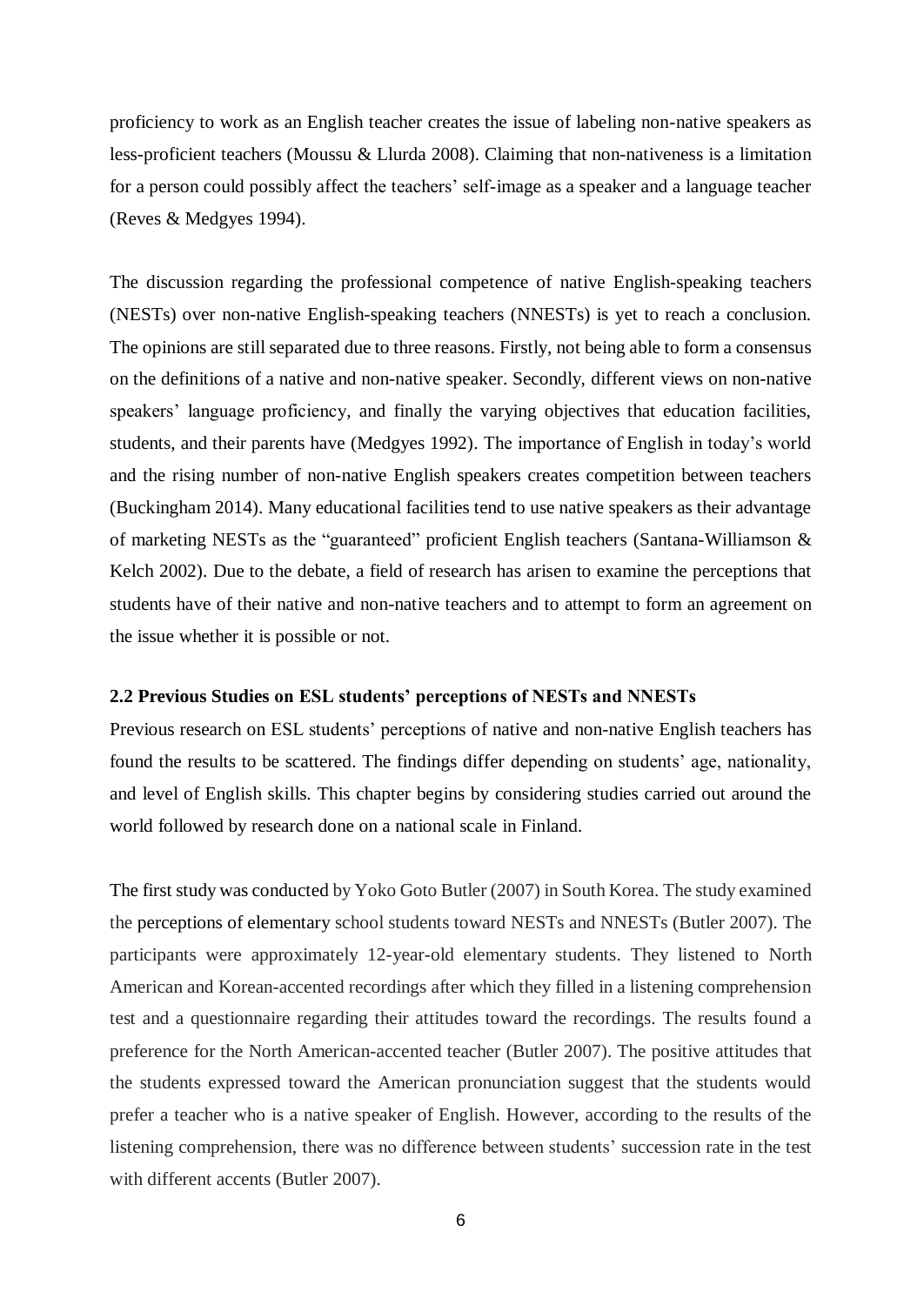The second study executed in Japan by Chiba, Matsura, and Yamamoto (1995) aimed to discover Japanese university students' attitudes toward different English accents. The findings showed that the students responded more positively to native than non-native accents and recognizing them was easier than recognizing non-native accents. Chiba et al. (1995) claimed that the results would relate to the students having British or American study materials and hearing more of native than non-native English. However, these results gathered from research done in Korea and Japan might differ from studies done in e.g. Europe or North America. The reason for this could possibly be that the English education, its means, and goals differ greatly from other parts of the world (Bolton 2008). For example, Moussu (2002) found in her multicultural study that examined ESL students' reactions toward NNESTs that whilst students from other countries responded to non-native accents in a more positive way, the Korean and Japanese students expressed negativity more frequently.

The third study was carried out in the Middle East where there are many expatriates from different countries and different languages encounter each other. Buckingham (2014) conducted research on Omani university students' attitudes toward English accents. She found that the students gave preferential ratings to NESTs but responded positively to Arab NNESTs as well since they could relate to their accent the most (Buckingham 2014). The fourth study was done by Liang (2002) in the United States concerning ESL students' attitudes toward English teachers' accents. The study examined the matter through a listening comprehension and a questionnaire. The results indicated that while students did emphasize the importance of pronunciation and accent, there were no negative attitudes found toward non-native accents (Liang 2002). After considering the studies around the world, it can be concluded that students' perceptions are indeed tied to their nationality, age, and language skills. The final study done by Lasagabaster and Sierra (2005) studied the attitudes of university students toward NESTs and NNESTs. The study discovered that whilst students preferred native speakers over nonnative ones, they expressed that non-native teaching evoked a less demanding and easier atmosphere.

Proceeding to the national scale of the discussion, first, some background is provided in order to objectively look into the previous studies. In Finland, the English language has the status of a foreign language and it is taught mostly as the first compulsory language (Leppänen et al. 2011: 20). Finnish people usually begin their English education in the third grade at the age of approximately nine (Opetussuunnitelman perusteet 2014). Although, the policy is set to change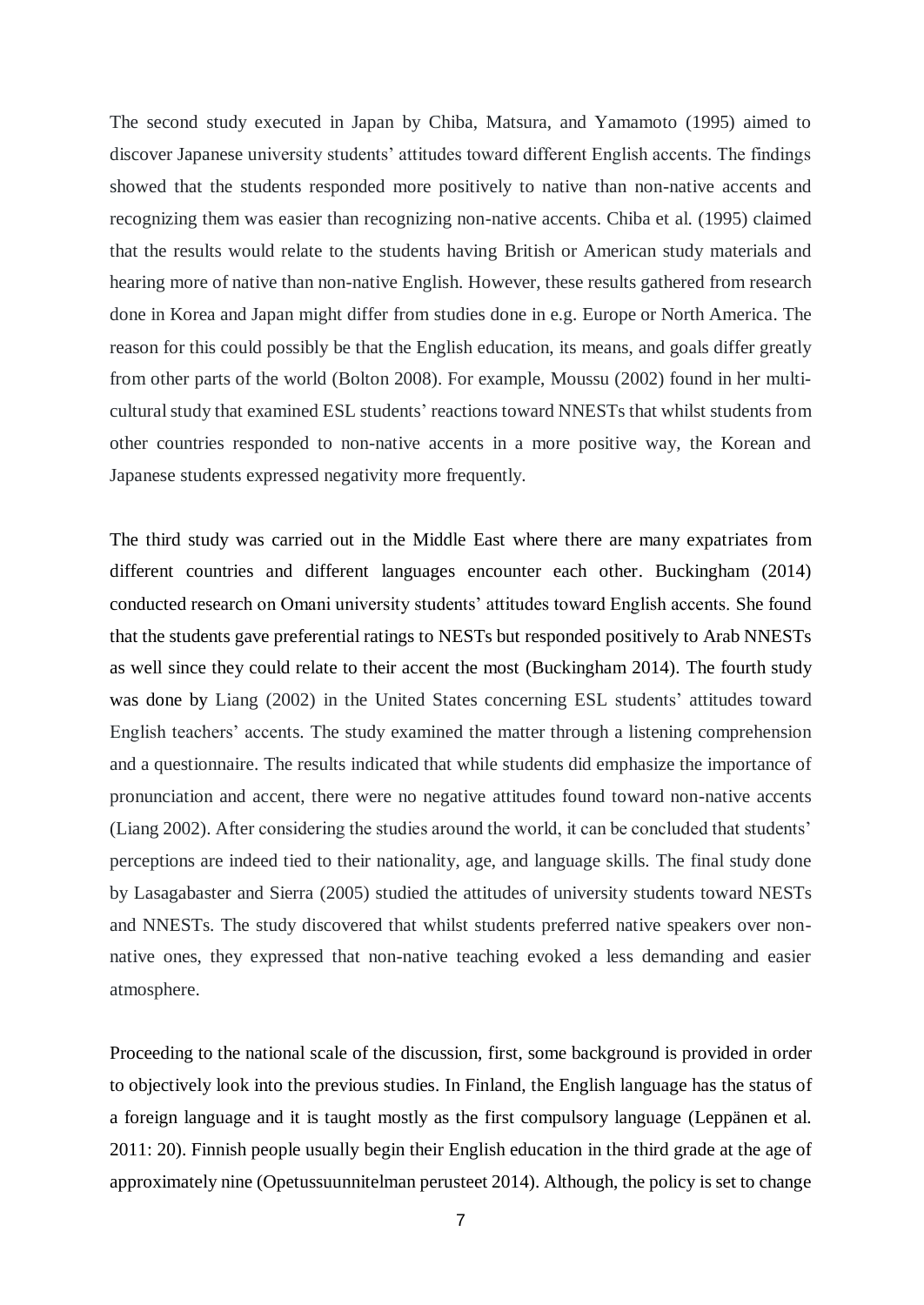in 2020 when students will begin their first compulsory language-education already in the first grade of elementary school (Kieltenopetuksen varhentamiskokeilujen satoa 2018). Throughout English education in Finland, students are taught mostly Received Pronunciation and North American English- pronunciation. Nevertheless, it is important to acknowledge that the students presumably hear more non-native English in their everyday life through e.g. media. Non-native speakers are the most common English teachers in Finland which is a difference to most of the other countries in the world that prefer native English speakers as teachers (Vesterinen 2016: 4).

Studies conducted in Finland have mostly focused on adult learners of English. Graham (2013) carried out a study amongst working Finnish adult learners of English. The results indicated that adult learners would prefer NESTs as their teachers since they were seen to be more authentic users of the language (Graham 2013). The clear positive opinion toward NESTs could possibly be a result of the English teaching during the times the adult students began to study English. Before the 21st century, English teaching in Finland was mostly cognitive oriented rather than socio-cultural oriented (Jaatinen & Saarivirta 2014). There was also notably less English surrounding the learners at that time compared to nowadays. This could have resulted in adult learners not learning pronunciation as much as ESL learners in Finland do nowadays. It is possible that for this reason, adult learners gave more value to native pronunciation teaching.

Research done by Vesterinen (2016) suggests that amongst university students in Finland, attitudes are mostly convergent. The students recognized both teachers' strengths and weaknesses suggesting that the ideal solution would be co-teaching. This was a proposition previously introduced by Medgyes (1992) as well. The participants in Vesterinen's (2016) study were Finnish students majoring in English. It should be noted that the perceptions of university students might differ vastly from elementary students' due to the age difference and the level of English skills that the students have. According to the previous studies done in Finland, the attitudes seem to be convergent. However, Buckingham (2014) stated in her study that adults tend to give different accents different social ratings in which native ones are usually the preferred ones. Due to this, it is difficult to determine whether elementary students' perceptions of accent would be alike or not. Therefore, a study conducted with younger learners of English in Finland is relevant to broaden the research field.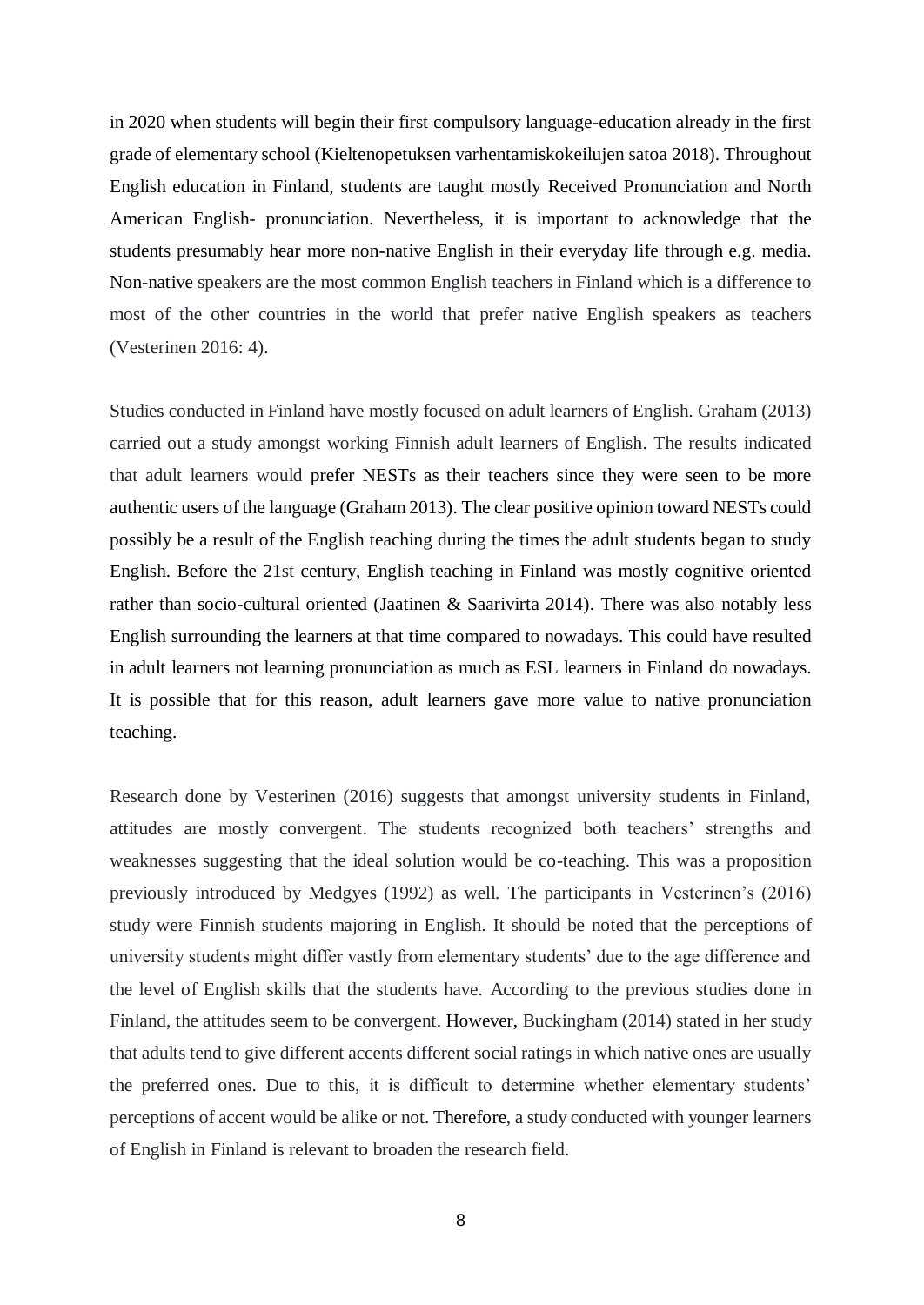## <span id="page-9-0"></span>3 PRESENT STUDY

This chapter presents the current study and the methods of conducting the study in more detail. It provides the research questions, the data and the data collection methods, and the methods of analysis including the reasons for choosing these methods.

## <span id="page-9-1"></span>**3.1 Research aim and questions**

The current study concentrates on examining the understanding and perceptions that elementary school students have of native and non-native English accents and their teachers who have them. The participants in the current study have started to learn English two and a half to five years ago, thus their language competence is presumably lower than adult students' who have previously been the primary age group in most of the studies on the topic.

The specific questions regarded in this study are as follows:

- (1) Do Finnish elementary school students identify different native and non-native English accents?
- (2) Have the students paid attention to their English teachers' accents and what kind of perceptions do they express toward them?

## <span id="page-9-2"></span>**3.2 Data and methods of data collection**

The participants in the study were 20 grade five students in an elementary school in Central Finland. The approximate age of the students was 11 years. 18 of the students had been studying English for approximately two and a half years. Two of the participants had been studying English for longer than the others: one of the students was born in England and is a native speaker of English and one had been studying English for five years.

The method of data collection that was used in the present study imitates Lambert's (1960) *matched-guise* technique that was used by Butler (2007) in his study of Korean elementary students' attitudes toward NESTs and NNESTs. In this technique, "…the same speaker uses different linguistic varieties. Thus, the interviewees evaluate the personal qualities of the individuals recorded – without knowing that it is the same person…" (Solís Obiols 2002: 3). The method in the present study is close to the matched-guise technique but it includes four different speakers instead of one. The four speakers, two NESTs and two Finnish NNESTs, were all male in order to maintain consistency in the recordings and mainly to highlight the difference in accents rather than in voices.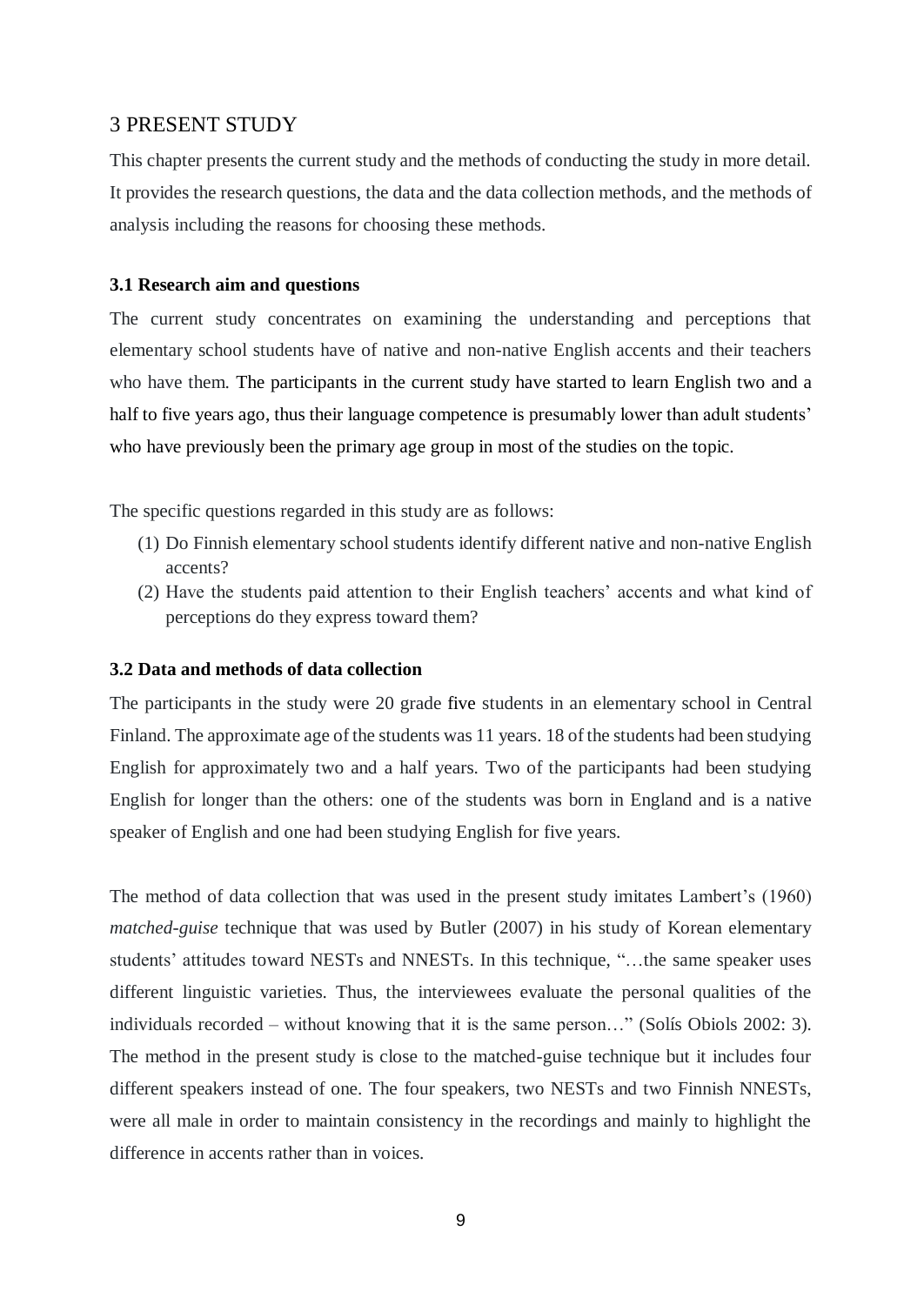The current study was conducted by using two mixed methods in order to clarify the results in an objective and comprehensive manner. The students were asked to complete two tasks: a listening comprehension (Appendix 1) and a questionnaire (Appendix 2). These tasks were divided into three sections. The first section considered the students' background information and their own perceptions of what an accent is. Before moving to the second section, the concept of an accent was elaborated in order to make certain the students would have a correct understanding of accents while answering the rest of the questionnaire. In the second section, the students listened to four short recordings of the same text that had two native (*British English* and *North American English*) and two Finnish non-native accented speakers to demonstrate varying NES and NNES accents. The text was a short, grammatically and lexically non-complex story. The listening comprehension allowed students to hear and remind themselves of different accents. The third section consisted of a two-page questionnaire where the students answered both closed and open-ended questions. The questions regarded their perceptions of the accents heard in the recordings and views of their previous and current English teachers' accents. The combination of closed and open-ended questions was chosen because open-ended questions allowed students to elaborate on their views that they expressed in the closed questions. The questionnaire was in Finnish to allow the students to express themselves better.

### <span id="page-10-0"></span>**3.3 The method of analysis**

The acquired quantitative data were analyzed by combining it to tables. The results from different questions were then compared to each other to find connections and patterns in the students' answers. The qualitative data received from the open-ended questions was coded and interpreted following the principles of content analysis. With content analysis the data that is in different forms can be processed in a comprehensive and accurate manner (Dörnyei & Taguchi 2009: 117). The analysis first consisted of discovering key elements within each students' response. Broad categories of these elements were then created for further description of the data and they were compared to each other to see if connections occurred between the elements (Dörnyei & Taguchi 2009: 117). The current study was analyzed by using these methods since they allow the researcher to execute a thorough and reliable analysis by concentrating on all of the data that has been provided.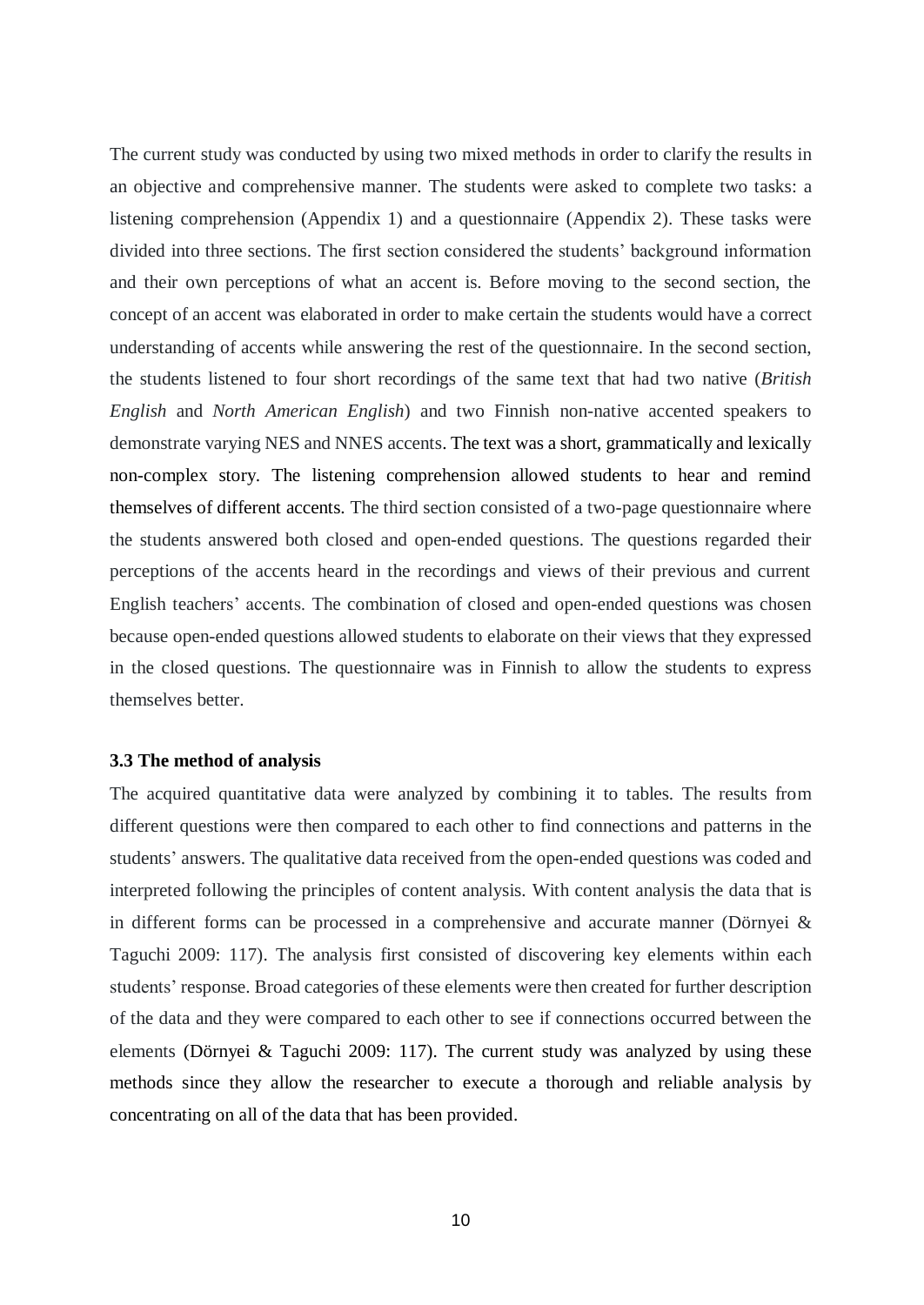## <span id="page-11-0"></span>4 ANALYZING THE FINDINGS

In this section, the results of the questionnaire will be discussed. Firstly, the findings on the students' definitions of accents and identifications of accents overall and accents heard on the tapes will be presented. Secondly, the questions of students' perceptions of their English teachers' will be introduced. Out of the 20 students who participated in the study, 18 completed the questionnaires correctly and these answers were used in the analysis of the results.

#### <span id="page-11-1"></span>**4.1. Describing and recognizing accents**

Eight of the 18 students were able to give their own description of an accent in a manner that to some extent imitates the official definition of an accent. The definition in this case is published by Merriam-Webster's Dictionary:

a distinctive manner of expression: such as **a** :a way of speaking typical of a particular group of people and especially of the natives or residents of a region (Merriam-Webster's Online Dictionary 2019)

All of the eight responses in the study were somewhat similar in their description claiming that an accent is: "Tapa puhua/ääntää" (*"A way of speaking/pronouncing*) with an additional explanation e.g. "Tapa ääntää eri maissa englantia" (*"A way of pronouncing English in different countries"*)*.* One out of the 18 students answered that accent is "luonnetta, tunnetta, äänen muuntelu eri sävyisiksi" (*"character, feeling, changing voice to different tones"*). The remaining nine answered, "En tiedä" (*"I don't know"*). This concludes that nearly half of the respondents were able to define what an accent is, while over half were not.

The second section surveyed whether the students recognized accents that they heard on the tapes. Out of 18 students, four recognized all the accents on the tape, nine recognized one to three accents, and five of the students did not recognize any of them. The accent that was recognized most frequently was the British accent, the second was the first Finnish non-native, the third accent was the North American accent. The least recognized accent was the second Finnish non-native accent. As can be seen in Table 1, a correlation between the students' descriptions of accents and them recognizing different ones was found. Students who described accents in a correct manner recognized either all or at least one accent on the tape. Students who answered "I don't know" or gave an incorrect answer were more divided in recognizing accents: five of the students did not recognize any and the remaining five recognized 1-3 accents.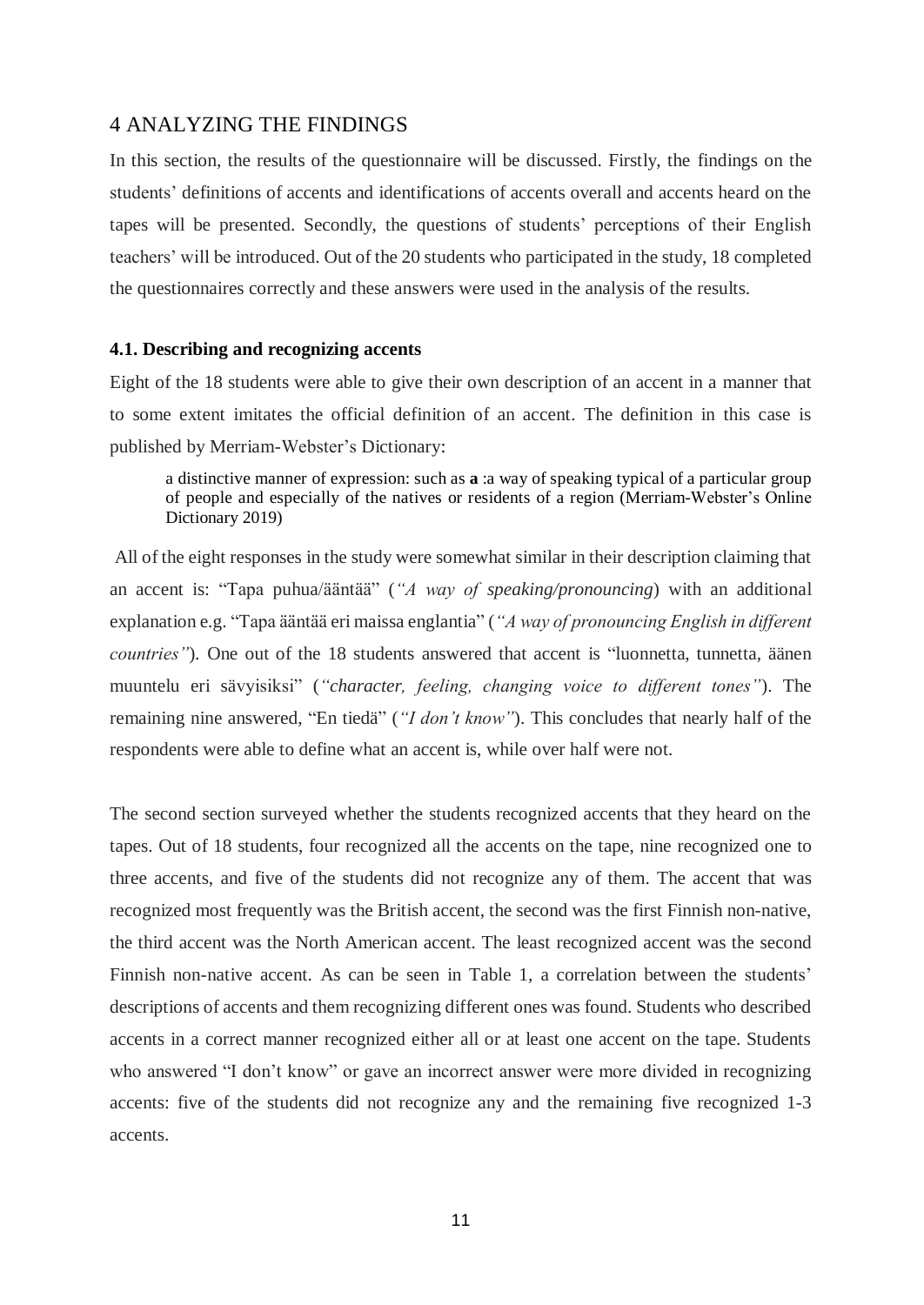*Table 1. The correlation between students' descriptions of accents and recognizing them*

|                        | Recognized all<br>accents | Recognized one to No recognition of<br>native/non-cacents<br>three<br>native accents |          | Total |
|------------------------|---------------------------|--------------------------------------------------------------------------------------|----------|-------|
| Correct<br>description | 3                         | 5                                                                                    | $\theta$ |       |
| "I don't know"   1     |                           | 4                                                                                    | 5        | 10    |
| Total                  | 4                         | 9                                                                                    | 5        | 18    |

Before moving on to the students' perceptions of their teachers' accents, it is relevant to discuss the students' judgments of the native and non-native accent they heard on the tapes. This analysis will give more insight into the following analysis of the students' perceptions of their teachers' accents. Overall, the students' opinions of the accents on the tapes were divided. Most students favored the native accents but there was only a minor difference to students preferring the non-native accents. The North American accent was the most favored accent (9 votes) followed by the two Finnish accents (5 votes for the first and 3 votes for the second voice). The least favored accent was the British accent (3 votes).

Mostly the difference can be seen when comparing students who recognized accents and the students who did not: most of the students who recognized at least one accent favored either the British or the North American accent. In turn, two of the students who did not recognize accents favored either of the Finnish non-native accents and the rest three favored the North American accent. Two students favored both of the native accents and one student favored both of the non-native accents.

After choosing their favorite accent from the tapes, the students were asked to give reasons to their choices. These varied quite vastly. The students who preferred the native accents claimed that the native-accented voices on the recordings were "clear" (4 mentions), "easy to understand" (3 mentions), "normal" (2 mentions), "nice" (2 mentions) and "fancy" (1 mention). The two students who had been studying English for more than two and a half years gave different reasons for their preferences. The student who had been studying English for five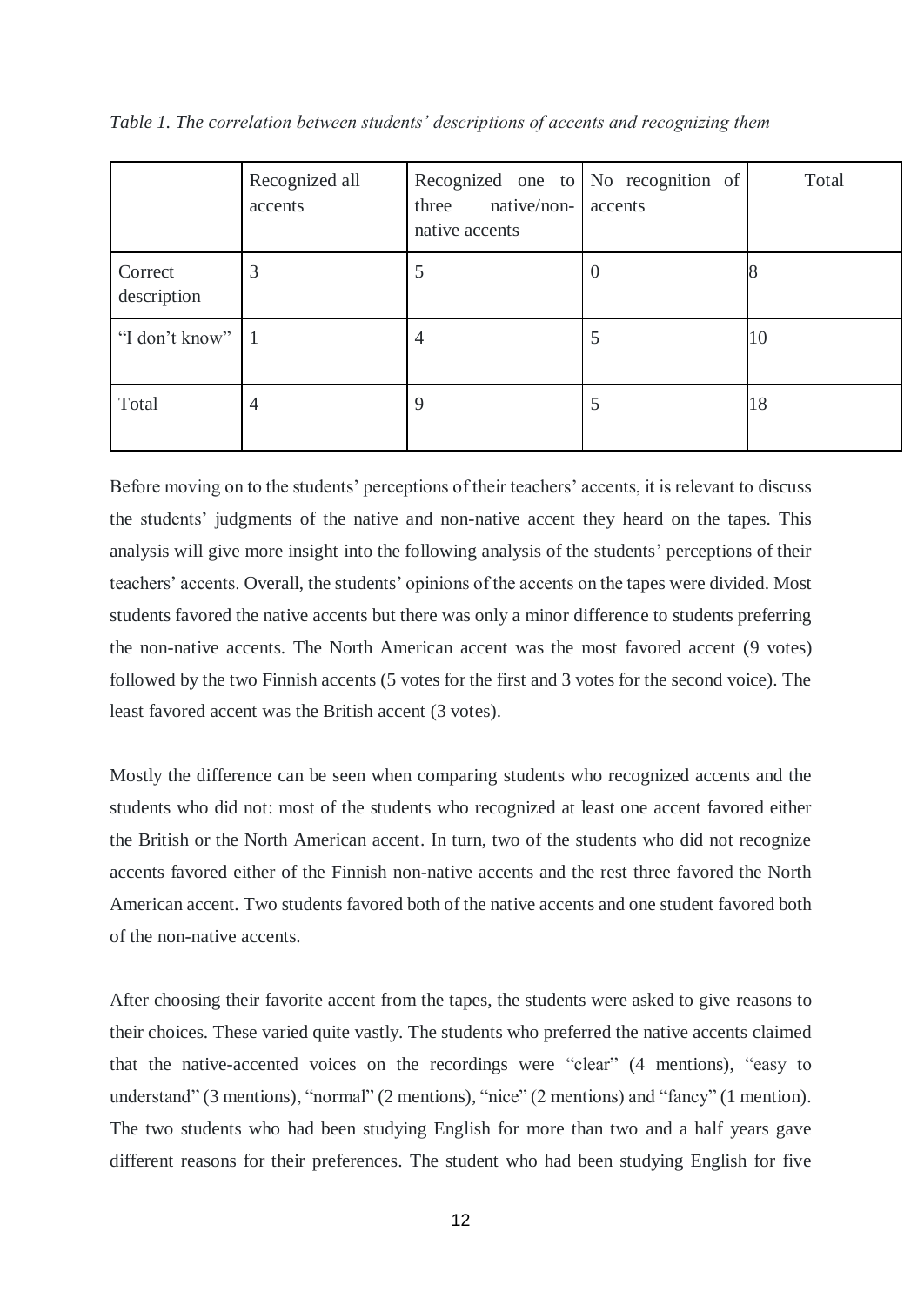years favored both native accents saying that they are "kivempia kuin suomiaksentti" (*"nicer than the Finnish accent"*). The native English-speaking student stated that they favored both native accents because they are closest to their own accent. In turn, the students who preferred the non-native Finnish accents claimed that they were their favorite because they were "nice" (3 mentions), "easy to understand" (3 mentions), "Finnish" (2 mentions), "like my own accent" (1 mention) and "fun" (1 mention).

The next question after choosing their preferred recordings was for the students to choose and give reason to their least favorite recordings. Students who favored the native English recordings disliked the non-native Finnish voices the least. For example, one student who favored both native accents claimed that they did not favor the Finnish accent because it was not "real English". Contrary to that, students who favored the non-native Finnish voices were the most displeased with the native ones. However, a few exceptions from these answers were found. There were two students who favored the British accent but found the North American accent as the most displeasing one. The reason given for this by both of the students was that the North American accent was "boring". In addition to this, there was one student who favored the non-native Finnish accent but reported that none of the recordings were bad in their opinion.

### <span id="page-13-0"></span>**4.2. Students' perceptions of their teachers' accents**

Next, the second research question regarding the students' perceptions of their teachers' accents and whether they have paid attention to them will be examined. In this section, the analysis will be drawn from the closed and open-ended questions in the questionnaire.

All the participants in this study stated that they have only had Finnish NNESTs as their English teachers. When asked about the positive and negative aspects of NNESTs' accents, none of the students expressed negative perceptions toward them. Five of the students did not answer the question or answered, "I don't know". Of the remaining 13 students, six stated that they liked their teachers' accents because they are "nice" and "clear". Four of the students said only that they liked the teachers' accents but did not give a reason for their answer. Two of the students said that they liked their teachers' accents because their English is more familiar to them. One student claimed that they have never paid attention to their teachers' accent. Most of the students expressed opinions and explanations for their choices in this section. This would insinuate that the students have paid attention to their teachers' accents and were able to give reasoning for their answers as well.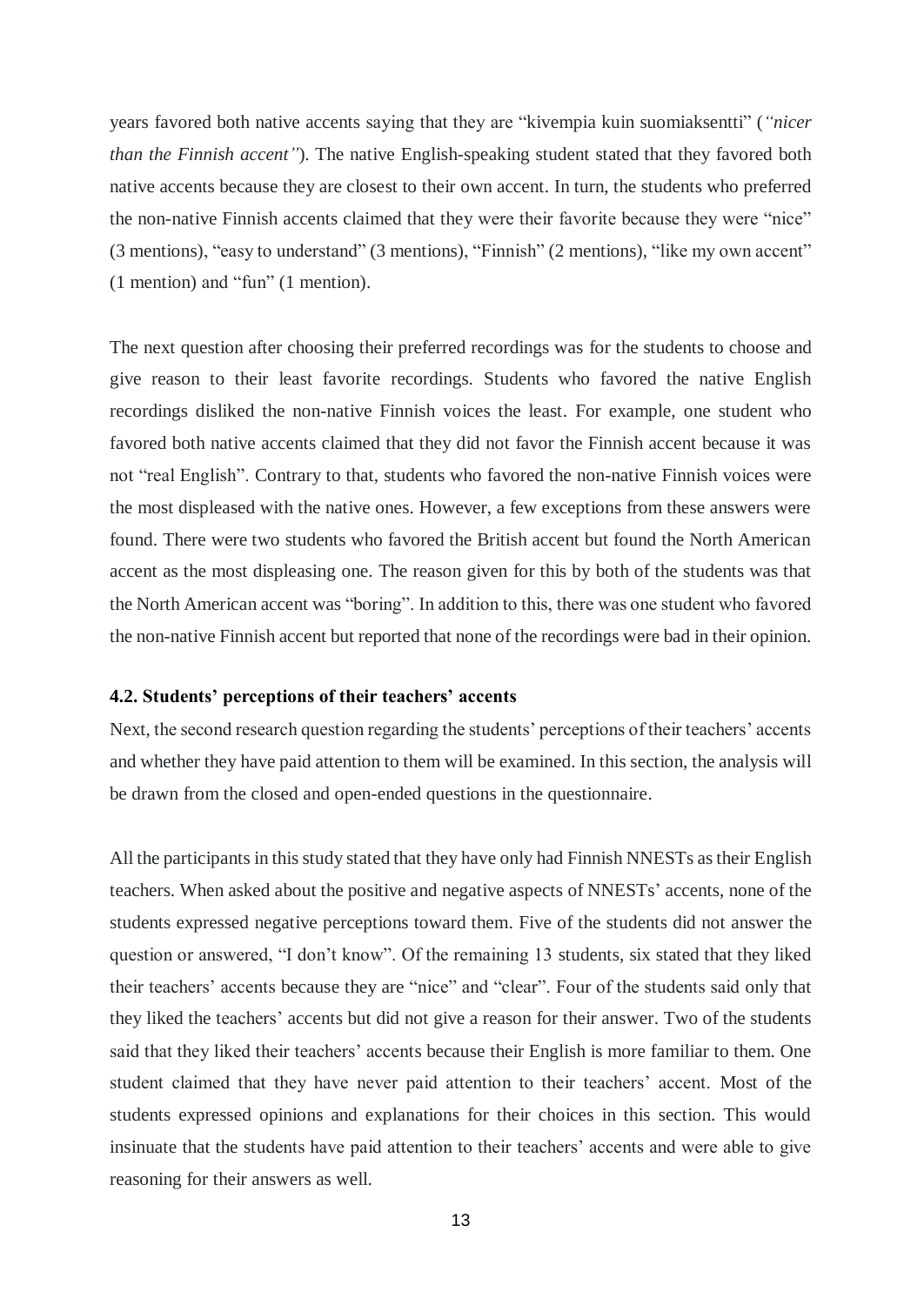The students were asked about their preference for a NEST or a NNEST as their own English teacher. Ten of the 18 students stated not to have a preference. Six of the remaining eight claimed to prefer a NNEST and only two preferred a NEST. Most students who answered not having a preference said that "sillä ei ole väliä" (*"it does not matter"*). Two of the students said that they prefer a NNEST since their English accent is closer to their own, thus easier to understand. One student said that they prefer a NNEST because "jos en ymmärrä jotain niin opettaja voi selittää sen minulle niin että ymmärrän sen suomeksi" (*"if I don't understand something the teacher could explain it to me in Finnish*"). The students who claimed to prefer a NEST said that "sitä on kivempi kuunnella" (*"it is nicer to listen to"*) and "oppisin enemmän" (*"I would learn more"*).

The results appear to be somewhat divergent from each other. The students' descriptions of accents and their preferences varied greatly, and the possible reasons will be discussed in the following section. However, the students seemed to have paid attention to their teachers' accents. Furthermore, they did not state to have any negative perceptions of NNESTs, which is a result that differs from Butler's (2007) research also conducted with elementary students. The students' preferences of a NEST or a NNEST were also divided between not having a preference and majority of the rest stating a preference for a NNEST.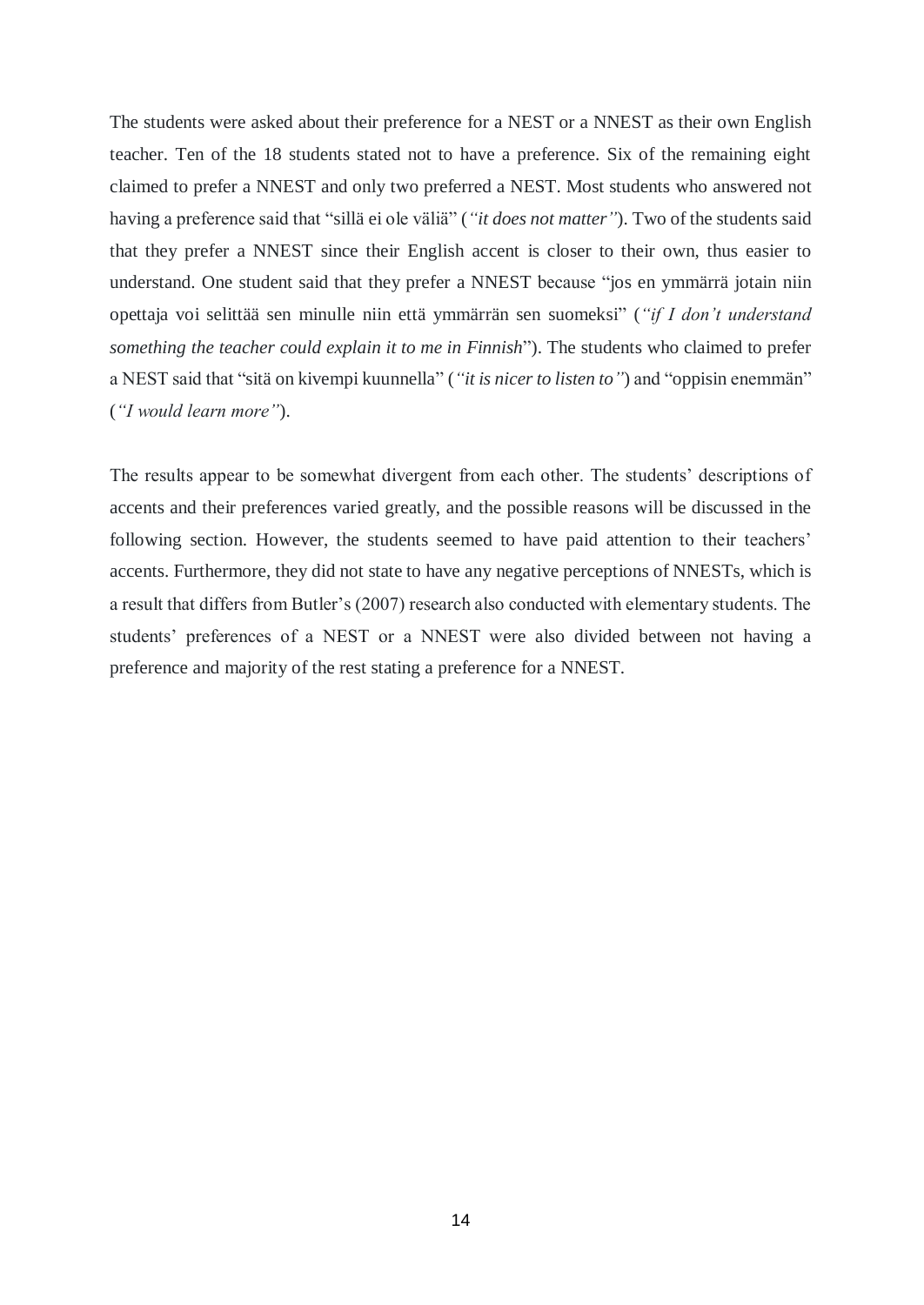## <span id="page-15-0"></span>5 DISCUSSION

This section aims to discuss and explain the findings from the collected results. This will be done by reflecting the results to the previous studies and discussing the possible limitations that might affect the results of the study.

The descriptions of an accent that the students gave were divided between answers that were close to the correct description and the students not being aware of what an accent is. Most of the students have been studying English for only two and a half years in which time mostly the basic features of English and pronunciation teaching are introduced (Tergujeff 2012). Familiarizing students with different accents usually occurs later in students' English language education in Finland (Opetussuunnitelman perusteet 2014). However, it was not clarified whether or not the students in the current study had been taught about different accents. Because of this, it is difficult to state that the students' descriptions rely on this aspect. Additionally, it can be assumed that some of the students might have also learned about accents outside their English lessons. This could be one of the reasons behind the students' knowledge of accents. There are multiple factors in and outside the classroom that might affect the students' awareness of accents. In this study, the presented factors above are highly probable to have an effect on the results.

Comparing the results of the students' ability to recognize accents and their preferences for different recordings, it is visible that the students who recognized accents were not in favor of the non-native accent. The opinions of the students who did not recognize accents were more divided between the North American and Finnish accents. The variation between the students shown in this study differs from previous studies in which the students' responses have been overall more convergent (Chiba et al. 1995; Liang 2002; Butler 2007; Buckingham 2014). It is possible that these results differ for the reason that the students who were not familiar with different accents reacted to the voices that they heard on the tapes rather than the accents. The matched-guise technique used by Butler (2007) could have limited the chance of this affecting the students because the voice would have been the same in each recording. Nevertheless, it cannot be assumed that this factor assuredly has an effect on the students' preferences. A thorough consideration of the other responses and studies must be considered as well.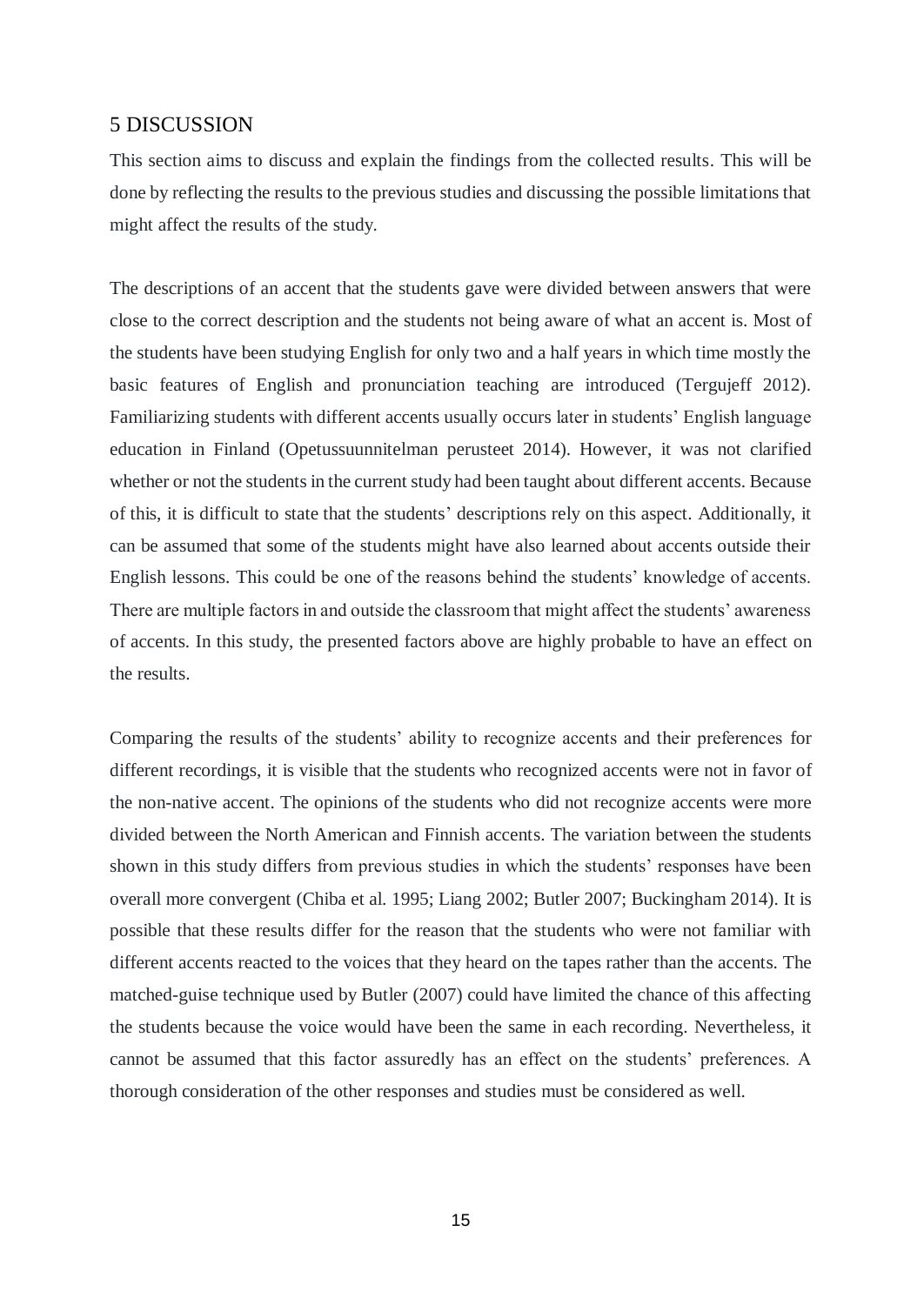The rationale that the students gave for their preferences gives more insight into the results. They also explain more of the reasons behind the certain accent preferences and if the difference in the speakers' voices affected the students' answers. The explanations of their choices were somewhat similar regardless of whether the students preferred the native or the non-native accent. The difference between these groups could be related to Buckingham's (2014) point of favoring the accent that is the most familiar to one. The students who recognized different native accents are likely to find them to be familiar to them, thus also more pleasant and easier to understand (Buckingham 2014). It is possible that the reason students preferred the native accents could be found from the exposure of native language they encounter outside the classroom, e.g. through media or video games (Leppänen et al. 2011: 60, 115-117). Exposure to native English increases the students' familiarity with the native accent, therefore they might find it more favorable.

In turn, the students who preferred non-native accents are possibly more familiar with the nonnative accent. This could be the result of hearing non-native English, for example at school, because of the majority of English teachers in Finland are non-native speakers. However, other possible reasons for this must be considered as well since it is difficult to determine what a Finnish non-native accent sounds like and there could be many variations between teachers' accents. In Lasagabaster and Sierra's (2005) study, the participating students expressed that listening to a teacher who shared their first language was easier and less demanding. Therefore, it is possible that this phenomenon occurs in the responses of the current study as well. Due to the reasons stated in the previous two paragraphs, it could be argued that the difference in voices made little difference for the students' responses and the reasons for favoring certain recordings were based on other factors.

When asked about the positive and negative aspects of students' NNESTs' accents, none of the students expressed negative perceptions toward them. These results differ from the other study done by Butler (2007) with elementary students and from the other studies conducted abroad and in Finland previously (Buckingham 2014; Chiba et al. 1995; Vesterinen 2016). These results are possible to relate to the previously mentioned difference of other countries' school systems preferring NESTs over NNESTs (Bolton 2008; Buckingham 2014). The constant exposure of NNESTs in Finland makes the students tolerant toward the non-native accent and possibly induces more positive than negative attitudes toward the teachers. However, it should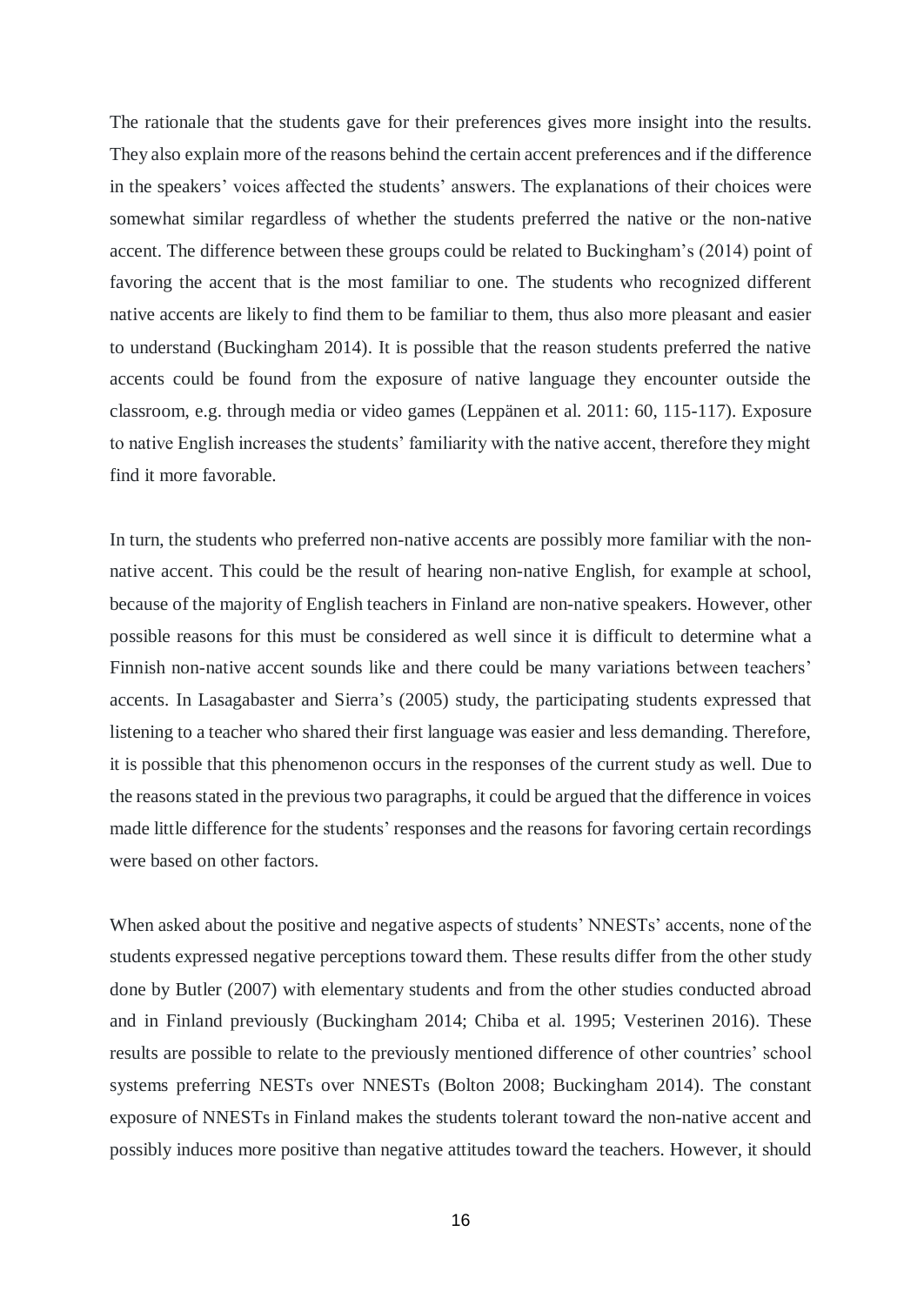be noted that conducting a study with a bigger participant group and collecting data from different parts of Finland could possibly offer different results for this study.

In this discussion, it is relevant to consider also if the students feel that the teachers' accents matter regarding their understanding and language learning or if they even have paid attention to the accents. The students did not express any negative perceptions toward NNESTs' accents and over half of the students did not state a preference for their teacher's accent. However, the students did seem to have paid attention to the accents since they gave reasonable examples and reasoning for their answers. Therefore, these factors would implicate that many of the students do not see a significant difference between NESTs and NNESTs rather than implicating that the students do not care about the accents overall.

The preferences that the rest of the students did express were mostly related to the previously mentioned familiarity. Only one opinion differed by stating that they prefer the NEST since their accent is more pleasant to listen to. These factors would suggest that most of the students find NNESTs as equally proficient with NESTs regardless of their accent which corresponds with arguments presented by Medgyes' (1992) in his study. In addition, Lasagabaster & Sierra (2005) argued in their study, that in different phases of language learning students would prefer or need teachers with different strengths. For example, when learning grammar, it would be beneficial for the teacher to be able to connect the students' native languages with the one they are learning. In turn, when learning about the culture of the language, it would be more beneficial for the teacher to come from that culture. Therefore, this could be on of the reasons for these results differing from the other studies previously conducted in Finland.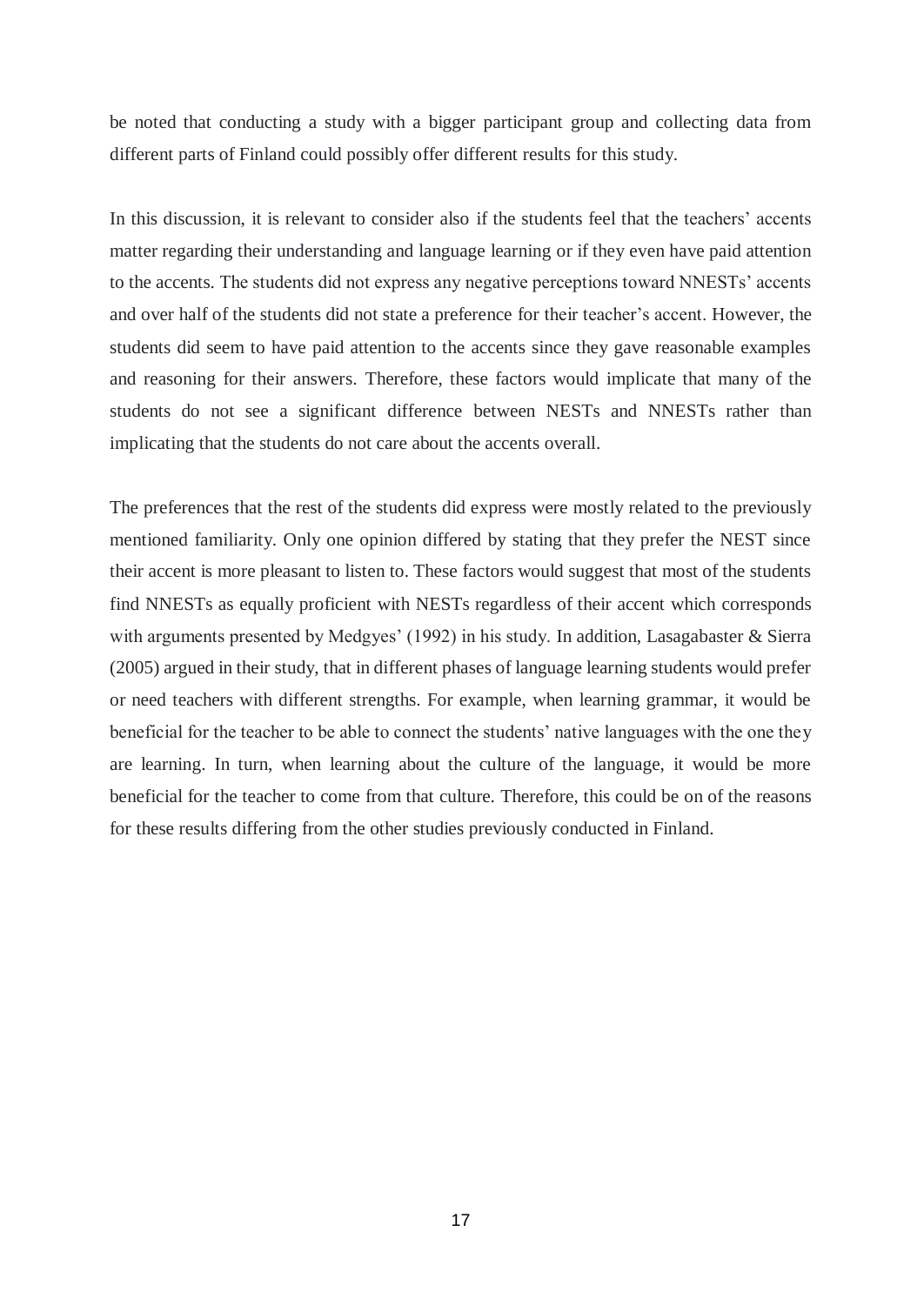## <span id="page-18-0"></span>6 CONCLUSION

The current study aimed to discover how Finnish elementary school students describe and recognize different native and non-native accents. In addition, the study was set to find out if the students have paid attention to Finnish NNESTs accents and if so, what kind of perceptions they have of them. The main findings of this study show that Finnish elementary school students have paid attention to their teachers' accents. Moreover, the students do not have negative perceptions of Finnish NNESTs. This could be the result of the exposure of non-native accents in the students' English education or because overall the attitudes toward non-native accents and different English varieties are becoming more tolerant due to the global state of the English language (Tergujeff 2012). In the future, further research on the reasons attitudes around the world differ would be relevant to broaden the research field.

Another significant difference to the previous research was that half of the students had no preference toward a NEST or a NNEST and the majority of those who did, preferred a NNEST. The students did not claim one teacher to be better than the other but recognized the strengths of each one. The reason for their preferences that some of the students' stated and Buckingham (2014) discussed in her study could be the familiarity with the certain accent. Since the students have only had NNESTs as their teachers, it is probable that most of the students who had a preference, expressed it toward the NNEST instead of the NEST. The results also differed from the other studies conducted in Finland (Vesterinen 2016; Graham 2013). This could be related to the age difference or Lasagabaster and Sierra's (2002) point of students needing teachers with different characteristics in different phases of their language learning.

The study suggests that the students do find native accents more favorable; yet, there were few negative attitudes found toward non-native Finnish accents. The students also expressed that while their attitudes toward the native recordings were more positive, there were no negative attitudes found toward their previous or current English teachers' accents. This is why it should be noted that while this study concentrated on examining teachers' accents, there are many additional factors and attributes that create to combine whole image of the teacher such as their physical attributes or gestures (Cargile et al. 1994).

The English language is constantly changing, and the growing number of non-native speakers will contribute to making the change even more rapid (Lasagabaster & Sierra 2005). The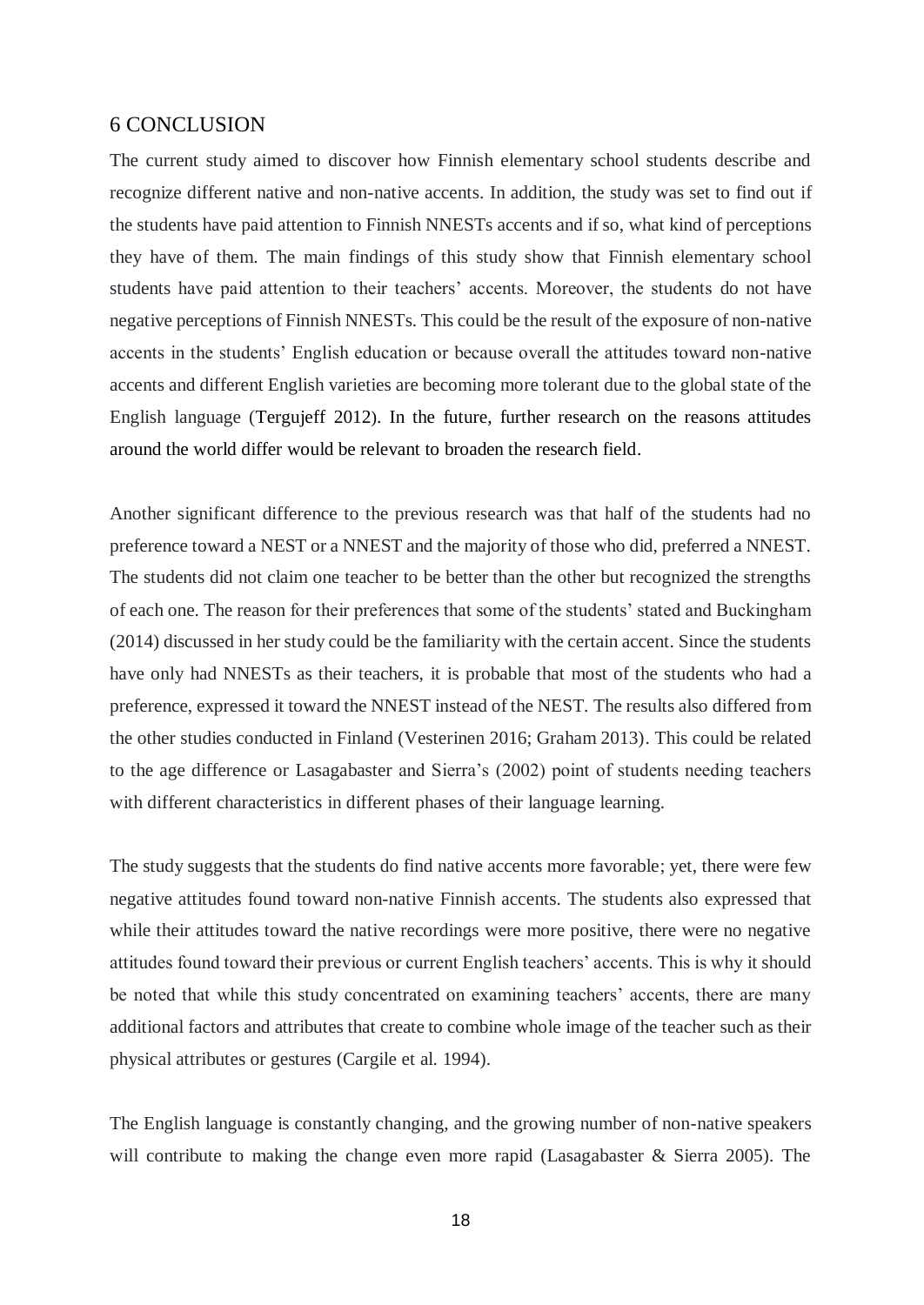perceptions that the students in the current study expressed are possibly a sign of change in the attitudes or possibly an example of an instance where non-native teachers are perceived equally as important as native teachers are. The small number of participating students in the current study limits the reliability of the results in the sense that a bigger participant group might have offered different results. Adding to that, using the matched-guise technique would offer the students the opportunity to focus their attention to only the accent rather than possibly being affected by the difference in the speakers' voices. The listening comprehension could have been completed as a graded test as Butler (2007) did in his study. It would have allowed to examine also whether students' listening comprehension skills affected their attitudes. For these reasons, this study opens the discussion for further research on the topic.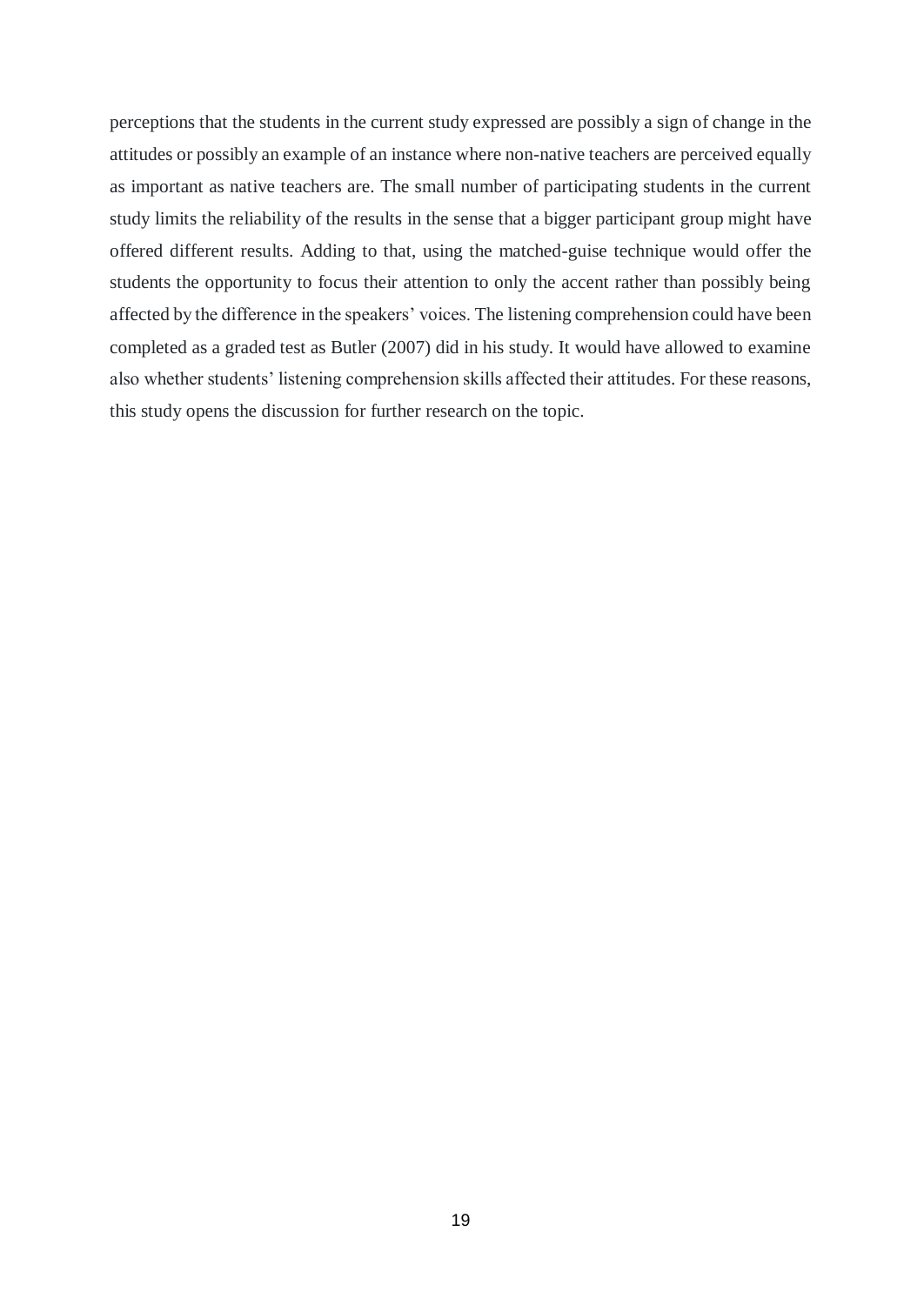## <span id="page-20-0"></span>BIBLIOGRAPHY

- Asetus opetustoimen henkilöstön kelpoisuusvaatimuksista. Paragraph 1. Section §5. <http://www.finlex.fi/fi/laki/ajantasa/1998/19980986#L3P5> (2, May 2019).
- Bolton, K. (2008). English in Asia, Asian Englishes, and the issue of proficiency. *English Today* [online] 24(2), 3-12. <https://doi.org/10.1017/S026607840800014X> (9, May 2019).
- Bucholtz, M., & Hall, K. (2005). Identity and interaction: A sociocultural linguistic approach. *Discourse studies*, *7*(4-5), 585-614.
- Butler, Y. (2007). How Are Nonnative-English-Speaking Teachers Perceived by Young Learners? *TESOL Quarterly,* 41(4), 731-755. [online]. <http://www.jstor.org/stable/40264404>
- Çakir, H., & Demir, Y. (2013). A comparative analysis between NESTs and NNESTs based on perceptions of students in preparation classes. *The International Journal of Social Sciences*, 14(1), 36-47. [online]. <http://tijoss.com/TIJOSS%2014th%20Volume/4yusuf.pdf>
- Cargile, A. C., Giles, H., Ryan, E. B., & Bradac, J. J. (1994). Language attitudes as a social process: A conceptual model and new directions. *Language & Communication*, 14(3), 211-236. [online]. [https://doi.org/10.1016/0271-5309\(94\)90001-9](https://doi.org/10.1016/0271-5309(94)90001-9) (12, May 2019).
- Chiba, R., Matsuura, H., & Yamamoto, A. (1995). Japanese attitudes toward English accents. *World Englishes*, 14(1), 77-86.
- Crystal, D. (2012). *English as a Global Language* (2nd Edition). Cambridge: Cambridge University press.
- Dörnyei, Z., & Taguchi, T. (2009). *Questionnaires in second language research: Construction, administration, and processing*. Routledge: New York, 116-117.
- EF EPI 2018: English Proficiency Index.<https://www.ef.com/wwen/epi/> (30, January 2019)
- Florence Ma, L. (2012). Advantages and Disadvantages of Native- and Nonnative-Englishspeaking Teachers: Student Perceptions in Hong Kong. *TESOL Quarterly,* 46(2), 280- 305.
- Foon, A.E. (1986). A social structural approach to speech evaluation. *The Journal of Social Psychology*, 126 (4), 521-530.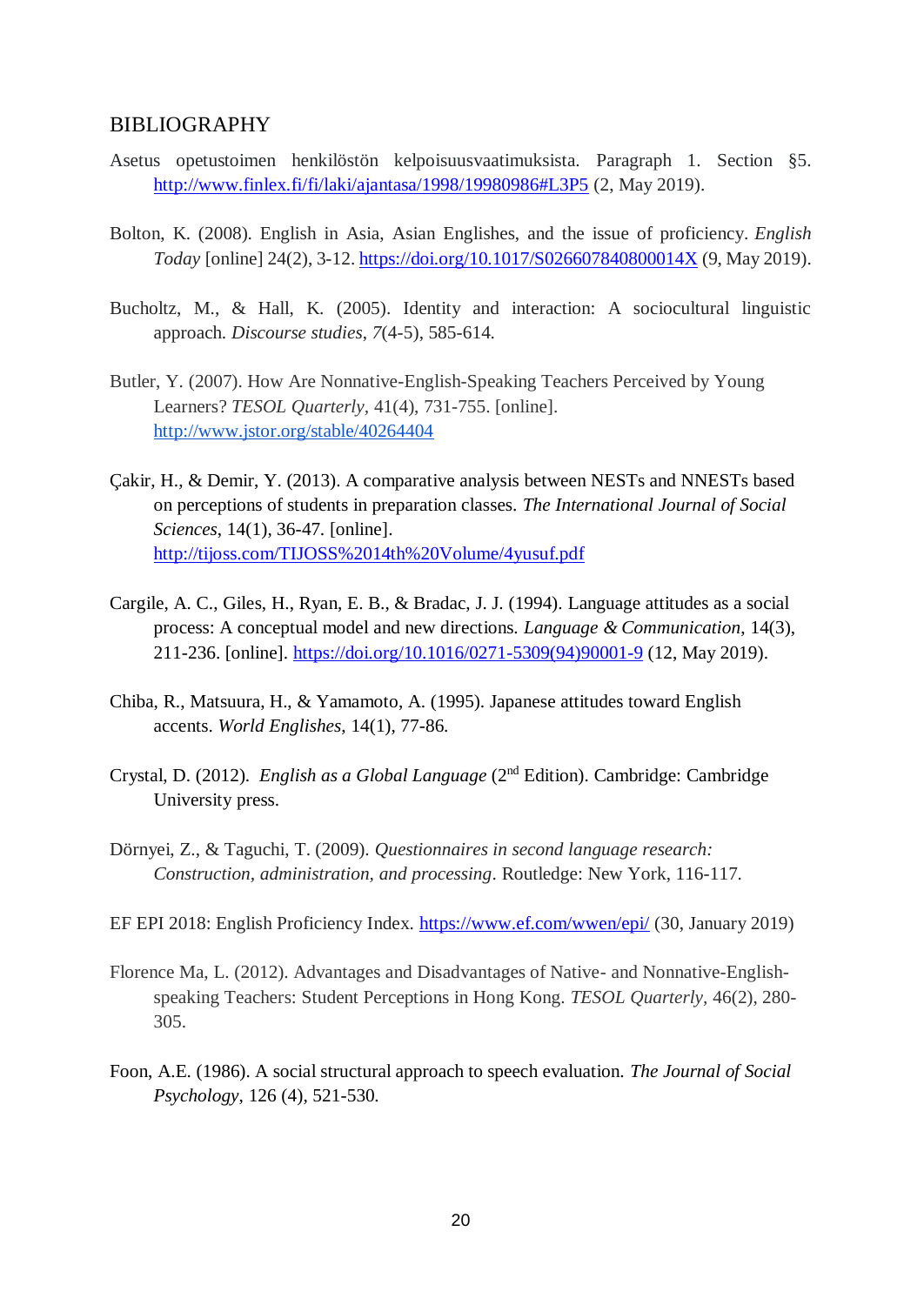- Graham, B. (2009). Am I Irrelevant? Does the Finnish business community prefer native or non-native speaking English teachers? Unpublished Bachelor's Thesis. University of Jyväskylä. Retrieved from JYX Digital Repository. [http://urn.fi/URN:NBN:fi:jyu-](http://urn.fi/URN:NBN:fi:jyu-200905131585)[200905131585](http://urn.fi/URN:NBN:fi:jyu-200905131585)
- Jaatinen, R., & Saarivirta, T. (2014). The Evolution of English Language Teaching during Societal Transition in Finland – A mutual relationship or a distinctive process?. *Australian Journal of Teacher Education* [online] 39(11), 29-44. <http://dx.doi.org/10.14221/ajte.2014v39n11.3>
- Kramsch, C. (1997). Guest Column: The Privilege of the Nonnative Speaker. *PMLA* [online] 112(3), 359-369. <http://www.jstor.org/stable/462945>
- Lambert, W.E., Hodgson, R.C., Gardner, R.C., & Fillenbaum, S. (1960). Evaluational reactions to spoken languages. *The Journal of Abnormal and Social Psychology* [online] 60(1), 44-51.<http://dx.doi.org/10.1037/h0044430>
- Lasagabaster, D., and Sierra, J. M. (2002). University students' perceptions of native and nonnative speaker teachers of English. *Language Awareness*, *11*(2), 132-142.
- Lasagabaster, D., & Sierra, J. M. (2005). What do Students Think About the Pros and Cons of Having a Native Speaker Teacher? In E. Llurda (ed), *Non-native Language Teachers: Perceptions, Challenges and Contributions to the Profession*. New York: Springer, 217-241.
- Leppänen, S., Pitkänen-Huhta, A., Nikula, T., Kytölä, S., Törmäkangas, T., Nissinen, K., Kääntä, L., Räisänen, T., Laitinen, M., Koskela, H., Lähdesmäki, S. Jousmäki, H. (2011). *National survey on the English language in Finland: Uses, meanings and attitudes*. Studies in Variation, Contacts and Change in English 5 [online]. <http://www.helsinki.fi/varieng/journal/volumes/05/> (12, May 2019).
- Liang, K. (2002). English as a second language (ESL) students' attitudes towards non-native English-speaking teachers' accentedness. Unpublished M.A. thesis. California State University, Los Angeles, CA.
- Mazumder, R. (2017). A study of errors in undergraduate English writing and their implications. *Asian Journal of Social Sciences & Humanities* [online] 6 (3), 31-38. [http://www.ajssh.leena-luna.co.jp/AJSSHPDFs/Vol.6\(3\)/AJSSH2017\(6.3-04\).pdf](http://www.ajssh.leena-luna.co.jp/AJSSHPDFs/Vol.6(3)/AJSSH2017(6.3-04).pdf) (9, May 2019).
- Medgyes, P. (1992). Native or non-native: who's worth more? *ELT Journal* [online] 46 (4) 340-349. [https://doi.org/10.1093/elt/46.4.340](https://doi.org/10.1093/elt/46.4.340%20(30) (30, January 2019).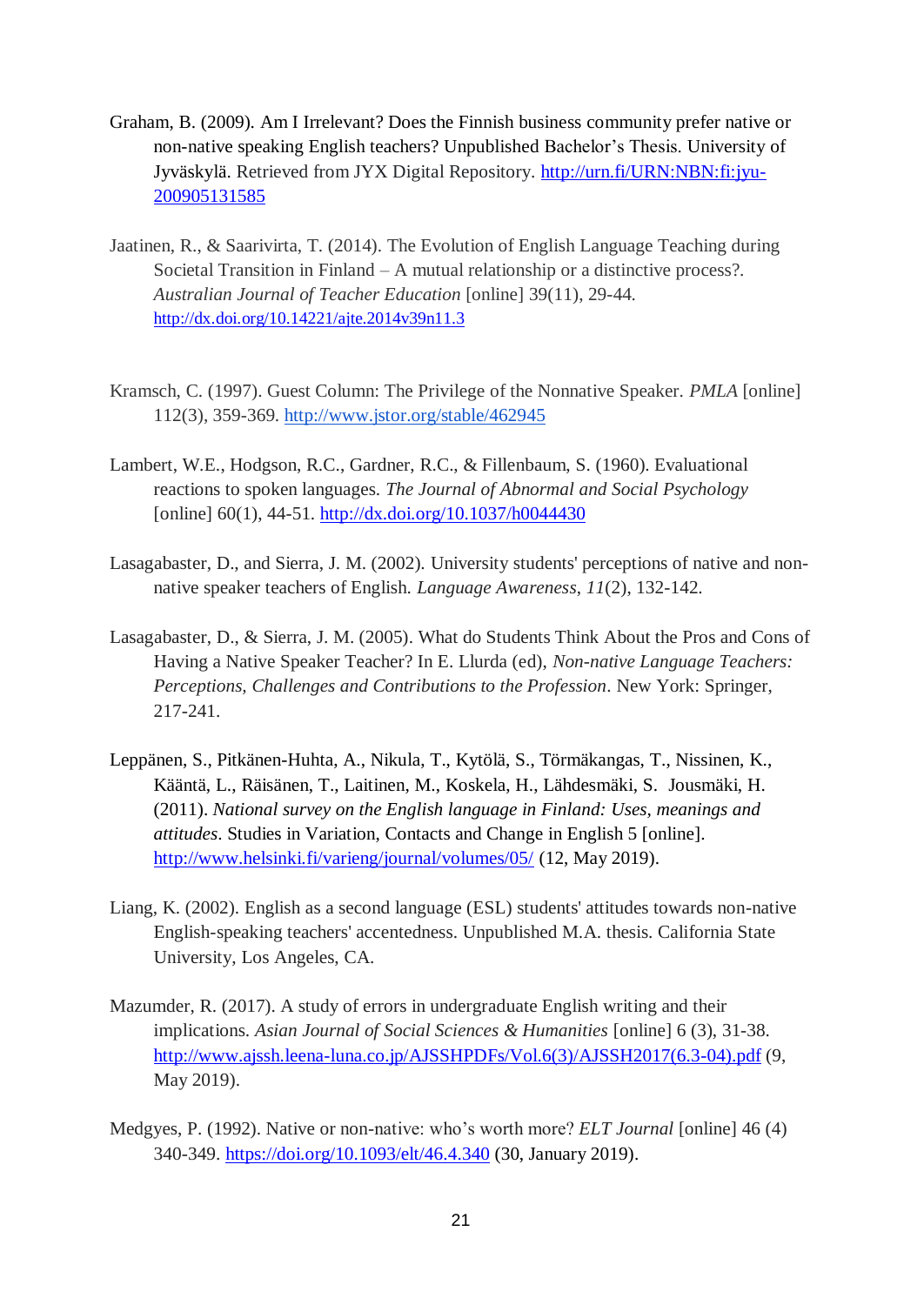- Merriam-Webster's Online Dictionary. (2019). *accent.* [online]. [https://www.merriam](https://www.merriam-webster.com/dictionary/accent)[webster.com/dictionary/accent](https://www.merriam-webster.com/dictionary/accent) (12, May 2019).
- Moussu, L. M. (2002). English as a Second Language Students' Reactions to Nonnative English-Speaking Teachers. (Master's thesis). Brigham Young University. [online]. <https://eric.ed.gov/?id=ED468879> (10, January 2019).
- Moussu, L., & Llurda, E. (2008). Non-native English-speaking English language teachers: History and research. *Language teaching*, *41*(3), 315-348.
- Opetussuunnitelman perusteet 2004. Finnish National Board of Education [online]. [https://www.oph.fi/download/139848\\_pops\\_web.pdf](https://www.oph.fi/download/139848_pops_web.pdf) (30, January 2019)
- Paikeday, T. M., & Chomsky, N. (1985). *The native speaker is dead! An informal discussion of a linguistic myth with Noam Chomsky and other linguists, philosophers, psychologists, and lexicographers.* Toronto. [online]. <https://philpapers.org/rec/PAITNS>
- Piller, I. (2002). Passing for a native speaker: Identity and success in second language learning. *Journal of sociolinguistics*, *6*(2), 179-208.
- Reves, T., & Medgyes, P. (1994). The non-native english speaking EFL/ESL teacher's selfimage: An international survey. *System*. 22(3), 353-367. [online] [https://doi.org/10.1016/0346-251X\(94\)90021-3\(](https://doi.org/10.1016/0346-251X(94)90021-3)29, February 2019).
- Santana-Williamson, E., & Kelch, K. (2002). ESL students' attitudes toward native and nonnative speaking instructors' accents. *CATESOL journal* [online] 14(1), 57-72. [http://www.catesoljournal.org/wp-content/uploads/2014/07/CJ14\\_kelch.pdf](http://www.catesoljournal.org/wp-content/uploads/2014/07/CJ14_kelch.pdf) (12, May 2019).
- Solís Obiols, M. (2002). The Matched Guise Technique: a Critical Approximation to a Classic Test for Formal Measurement of Language Attitudes. [online]. [http://www.gencat.cat/llengua/noves/noves/hm02estiu/metodologia/a\\_solis.pdf](http://www.gencat.cat/llengua/noves/noves/hm02estiu/metodologia/a_solis.pdf)
- Tergujeff, E. (2012). English Pronunciation Teaching: Four Case Studies from Finland. *Journal of Language Teaching & Research*, *3*(4), 599-607.
- Vesterinen, S. (2016). Native and non-native teachers of English according to their students: Finnish university students' point of view. Unpublished Master's Thesis. University of Jyväskylä. Retrieved from JYX Digital Repository. [http://urn.fi/URN:NBN:fi:jyu-](http://urn.fi/URN:NBN:fi:jyu-201606062889)[201606062889](http://urn.fi/URN:NBN:fi:jyu-201606062889)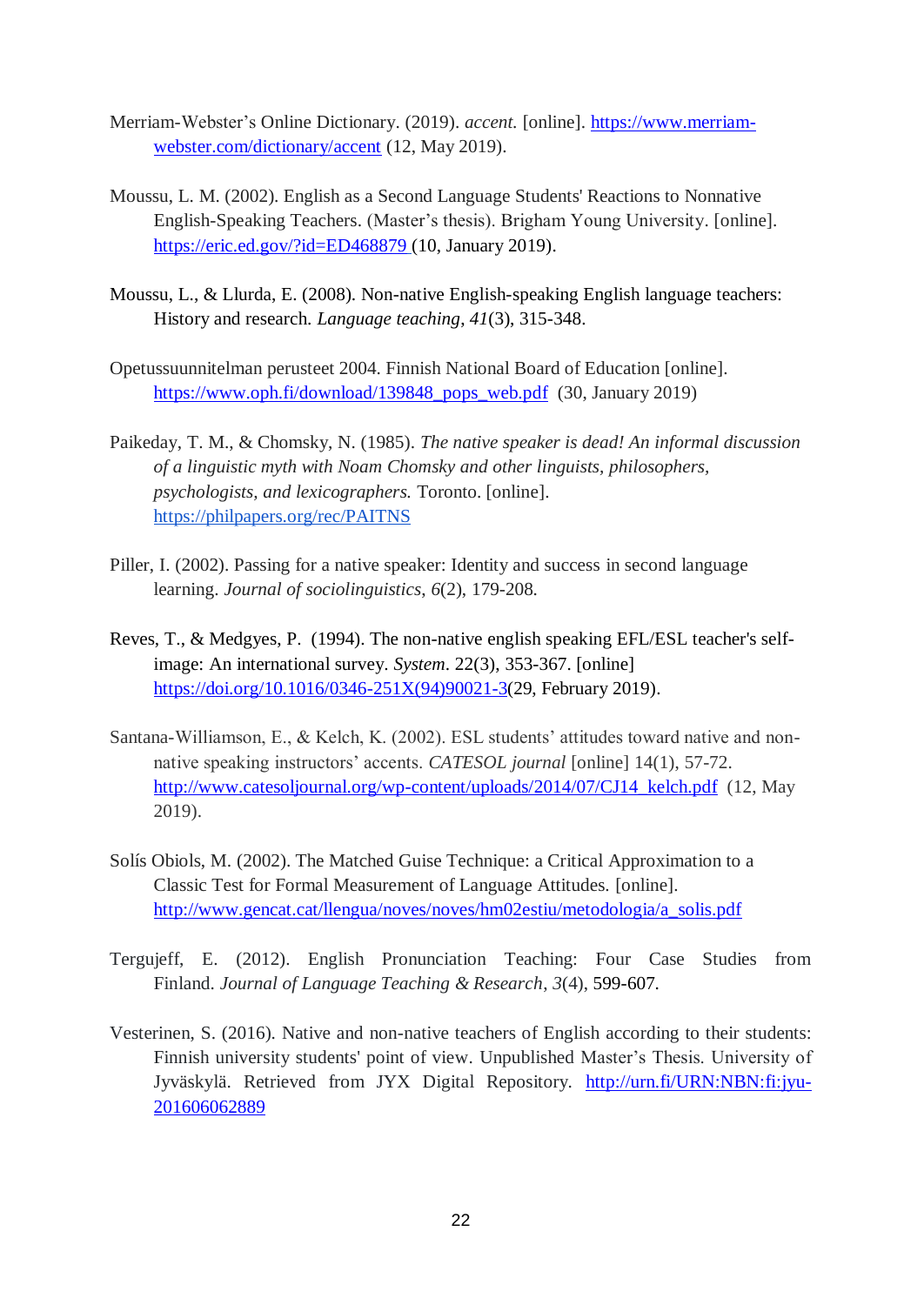## <span id="page-23-0"></span>APPENDICES

## <span id="page-23-1"></span>**Appendix 1: The text for the listening comprehension**

## **A day with my grandma**

On the twelfth (12th) day of February my grandmother and I went to the movies to see "The Beauty and the Beast". I really liked it, but I like horror movies more.

After the movie we went to a restaurant. I ordered a glass of water and a hamburger. Hamburgers are my favorite food.

At three o'clock my grandmother took me back home. It was a very nice day.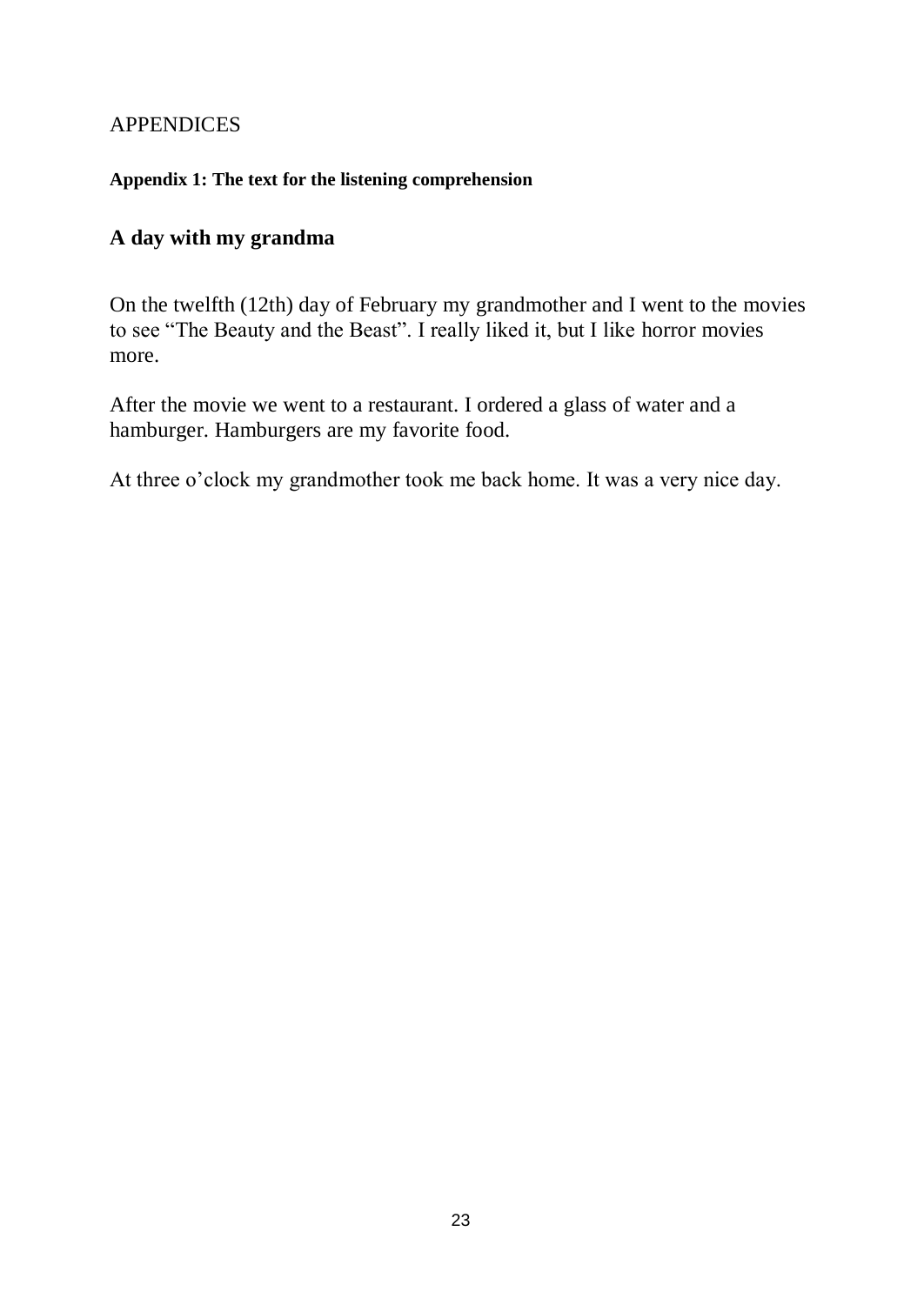## <span id="page-24-0"></span>**Appendix 2: The questionnaire**

Kyselylomake Sara Turunen Kevät 2019 Jyväskylän yliopisto Kieli- ja viestintätieteiden laitos

- **1.** Olen \_\_\_\_ -vuotias
- **2.** Olen opiskellut englantia \_\_\_ vuotta
- **3.** Minun mukaani aksentti on:

\* \* \* \* \*

Seuraavaksi kuulet lyhyen tekstin eri ihmisten ääneen lukemana. Kuuntele tarkasti ja vastaa sen jälkeen seuraaviin kysymyksiin (Ympyröi tai alleviivaa vastauksesi) :

**4.** Ymmärsin äänitteillä luetun tekstin: Hyvin Kohtalaisesti Huonosti En ollenkaan **5.** Tunnistin erilaiset aksentit äänitteistä: Hyvin Kohtalaisesti Huonosti En ollenkaan

**6.** Mitä aksentteja tunnistit äänitteistä? (Mikäli et tunnistanut, voit siirtyä seuraavaan tehtävään)

**7.** Mitkä aksentit olivat mielestäsi helpoimpia tunnistaa ja ymmärtää? Miksi?

**8.** Laita äänitteiden aksentit paremmuusjärjestykseen (1= paras, 4= huonoin)